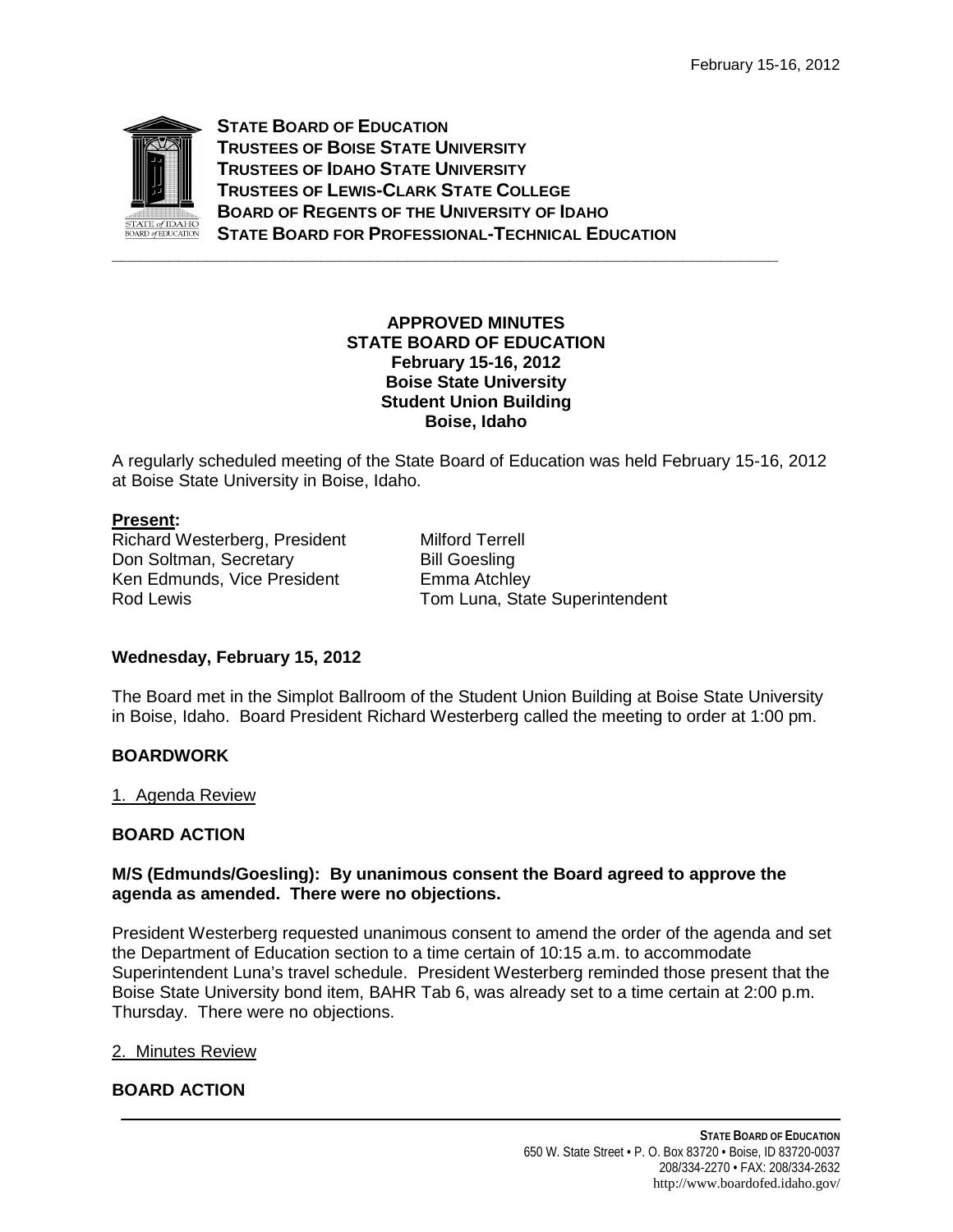**M/S (Edmunds/Soltman): To approve the minutes from the December 7-8, 2011 Regular Board meeting, the December 30th Special Board Meeting, and the January 4, 2012 Special Board meeting as submitted. The motion carried unanimously.** 

### 3. Rolling Calendar

### **BOARD ACTION**

**M/S (Edmunds/Atchley): To set February 20-21, 2013 as the date and Boise State University as the location for the February 2013 regularly scheduled Board meeting and to amend the date of the regularly scheduled August 2012 Board meeting to August 15- 16, 2012. The motion carried unanimously.**

### **WORKSESSION**

## **INSTRUCTION, RESEARCH & STUDENT AFFAIRS (IRSA)**

### 1. College and Institutions Mission Statements

Mr. Edmunds stated the IRSA Committee was given responsibility to revisit institution Mission Statements at the September 2011 Special Board meeting and return with recommendations for changes to the Board. He indicated today's work session is intended for work by the whole Board on those Mission Statements, and to determine if the overlying issues are related to Mission Statements or other areas. The Board members were provided with material for review from each institution in their agenda materials. Mr. Edmunds indicated he hoped discussions would include Primary Areas of Emphasis as the IRSA Committee believes it forms the foundation for the Mission Statements. He further stated there are three areas that would be discussed today: Mission Statements, Core Themes and Primary Areas of Emphasis.

Mr. Edmunds stated the Mission Statements were approved by the Board for accreditation purposes in September 2011 and today's requested changes from the institutions to those Mission Statements are minimal. Idaho State University is the only requiring significant changes to their Mission Statement. Additionally, the Board has acknowledged they would like to follow a process that aligns with the Northwest Commission on Colleges and Universities (NWCCU) accreditation process. Mr. Edmunds pointed out that the Board wants to determine where the collaboration is, where the weaknesses are, where there is overlap and avoid competition among institutions.

Mr. Edmunds introduced Selena Grace from the Board office to give a presentation intended to provide background and encourage discussion with each of the college and universities regarding their Mission Statements, Core Themes, and proposed areas of emphasis.

President Westerberg asked for clarification on what the Board will be approving today. Mr. Edmunds responded that the motion is to approve Mission Statements and Core Themes with discussion surrounding those items. Mr. Terrell expressed concern with approving the Mission Statements without additional time for consideration to changes. It was determined that the motion for approval would be held until Thursday afternoon with the rest of the IRSA agenda items.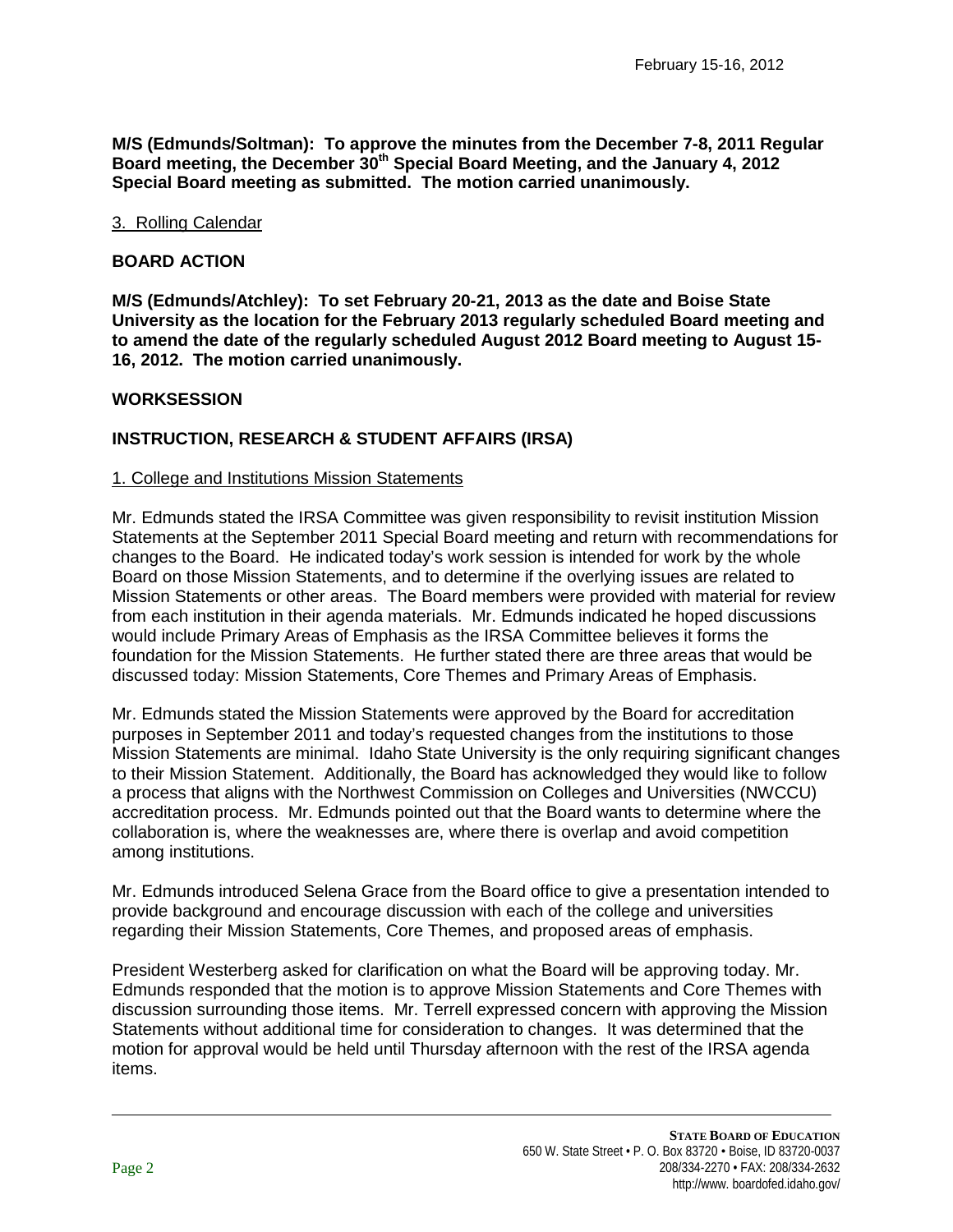Mr. Edmunds went on to comment that they are asking the college and universities to outline their Primary Areas of Emphasis. Ms. Grace commented on the importance of the NWCCU accreditation standards which are principle-based statements of expectations of quality and effectiveness. The NWCCU accreditation reporting requirements are on a seven year cycle in which the institutions provide detailed reports on five standards. Ms. Grace summarized those standards and reporting requirements for the Board.

Ms. Grace emphasized that the NWCCU indicates Mission Statements must articulate a purpose, give direction for institution efforts and must be derived from, and generally understood by its community (i.e., campus, faculty). From the Mission Statement the college and universities must identify Core Themes that exhibit the essential elements of their mission, and which must be approved by their governing board. The Mission Statement and Core Themes would then flow to statewide Primary Areas of Emphasis and statewide programmatic responsibilities. The Primary Areas of Emphasis and programmatic responsibilities would not necessarily cover all aspects of an institutions' work; they would simply provide focus to their research and program delivery.

Mr. Edmunds asked the representatives from each institution to come forward with comments and feedback about Mission Statements. Mr. Edmunds asked if anyone had any questions about the University of Idaho Mission Statement. Mr. Terrell commented on the first line of the university's statement about the university being "the state's flagship" and discouraged the use of the word in the Mission Statement. Mr. Terrell summarized comments from Robert Berdahl on the use of the word, suggesting that it comes across as arrogant and boastful. Mr. Terrell felt each institution is in a sense a flagship for its own community. He felt the University of Idaho's use of it in their Mission Statement projected an inequality among the institutions.

President Nellis responded for the University of Idaho and expressed the word flagship is a historic reference, in that they were the first research institution and continue to be the lead in the amount of research dollars earned, and they are the land grant university. He commented that the word refers to the leadership the institution provides in those areas. He commented that national data and reports recognize the University of Idaho as the states land grant institution and felt it is an important reference for their institution. President Nellis pointed out the significant historical reference in Mr. Berdahl's statement, commenting that in looking at national data related to research, there are special categories for looking at "flagship" universities where no more than one university in each state is listed, and the University of Idaho is nationally recognized as the flagship institution in Idaho.

Mr. Terrell still felt it is not appropriate for use in the Mission Statement and that it presents a feeling of prejudice and belittling of the other institutions. Mr. Terrell's feeling is that all institutions are equal. Mr. Terrell asked if the University of Idaho would like the word to stay in their Mission Statement. Mr. Nellis stated they would like to continue to use the word in their Mission Statement as tradition and intended in no way for it to be disrespectful of any other institution in Idaho. He commented each institution has a unique role in the state and the University of Idaho's Mission Statement is reflective of a historical clarification as the land grant and research university. Mr. Terrell expressed further comments in opposition to President Nellis' response. Mr. Westerberg asked if the removal of the word flagship would take away from the meaning of their Mission Statement. President Nellis replied the word reflects their position as being a lead land grant and research facility.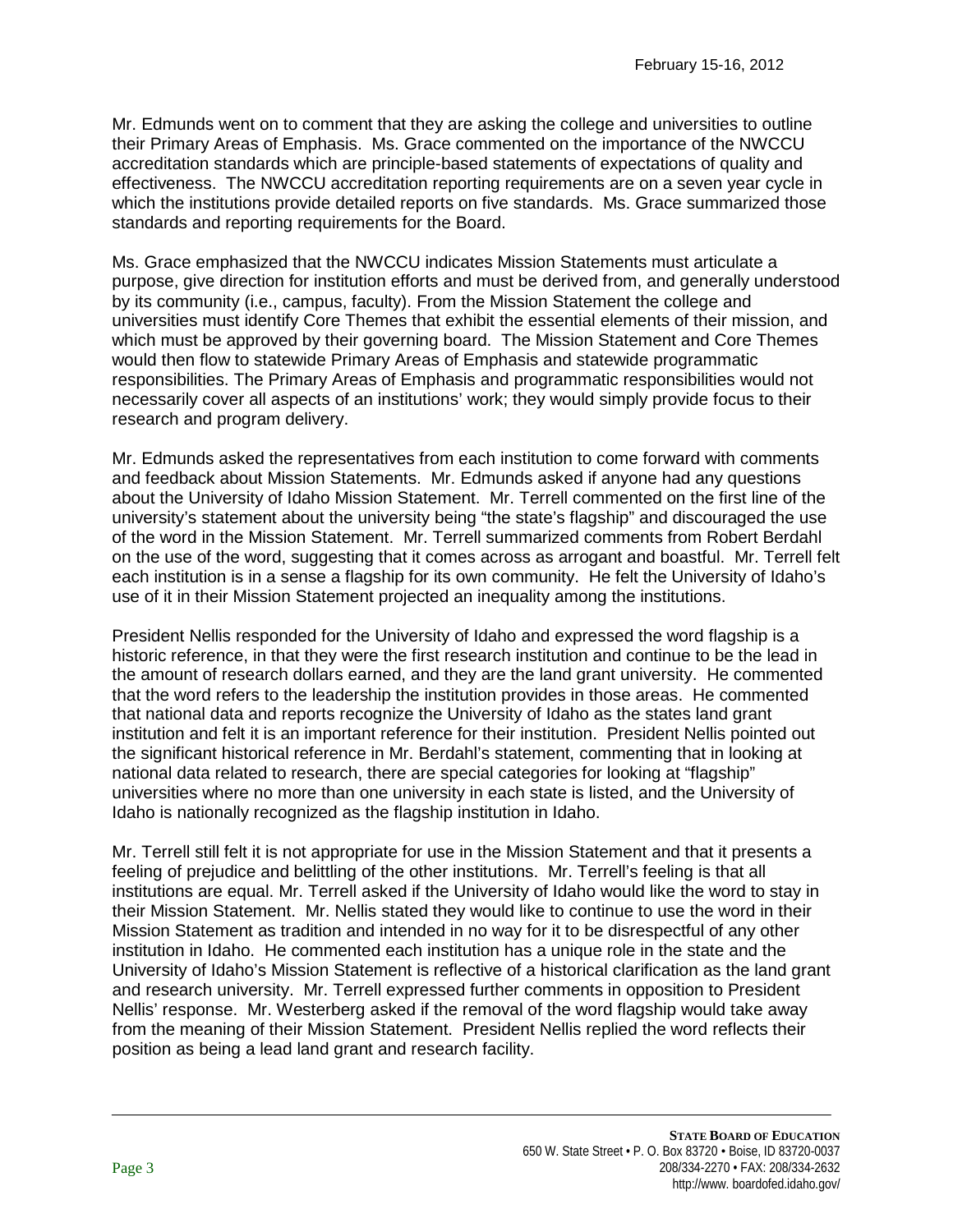President Vailas from Idaho State University commented that Mission Statements send a message to the public and they should follow data and facts rather than historical comment. He further commented in support of Mr. Terrell's concerns about the use of the word flagship in the Mission Statement. Mr. Edmunds commented that during the review process IRSA did not offer recommendations on Mission Statements or Core Themes. He said the word flagship is an important word for the University of Idaho and it does have historical context, but unfortunately the perception is not favorable. President Nellis followed-up that they could provide quantitative Carnegie data to back up the use of the word flagship in their Mission Statement. Mr. Soltman commented the use of the word flagship is a good marketing tool, but not necessarily useful in the Mission Statement. Mr. Luna agreed with the comment. Mr. Lewis responded in support of taking the word out of the Mission Statement and also complemented the University of Idaho for an overall well written and well done Mission Statement. There were no further comments on the University of Idaho's Mission Statement.

Mr. Edmunds then asked to review the Mission Statement of Boise State University (BSU). Mr. Soltman asked if there was a Carnegie classification on the words "metropolitan research". Dr. Kustra responded that the designation is one which has become common across the country. Carnegie has acknowledged them as a metropolitan university and additionally, in terms of growth, their research designation shows an incredible rise in research over the last ten years. He indicated Boise State University will be receiving a re-designation from Carnegie for research. Mr. Soltman suggested rewording the statement some, stating a "metropolitan university doing research" seemed to be more fitting.

Mr. Edmunds then reminded the Board of the overall concern of the Board about how many research institutions there are; whether they are institutions doing research or research institutions. He felt the concern was one the Board should have further discussion on.

Mr. Lewis responded to Mr. Edmunds' comment on the Board's concern on research institutions and felt the Board was not ready to discuss the research topic at this time. He suggested it be thoroughly discussed at a later time because of the size of the topic. Mr. Westerberg clarified there are three research institutions in Idaho and clarified the Board members would be making a motion on Mission Statements today.

Mr. Terrell commented on the use of the word "metropolitan" by BSU, and likened it to the use of the word "flagship". Mr. Soltman clarified his concern was with the wording "metropolitan research" and that if it was not a Carnegie classification for BSU, it was not an accurate reflection and should not be used.

Specific to BSU, Mr. Lewis asked for clarification on what is meant by the use of the word "leadership" and also the flow, in general, of their Mission Statement. He pointed out items in sentences one through four that may need further clarification. President Kustra responded that "leadership" implies a regional presence.

Ms. Atchley expressed that overall there seems to be an underlying sense this is a research race. She encouraged all institutions to not view it as a race and indicated there is a far bigger picture beyond each institution individually, that the entire state and its local community should be kept in consideration. There were no further comments or questions for BSU.

Mr. Edmunds asked if there were any comments for the Mission Statement of Lewis-Clark State College (LCSC). Mr. Soltman commented the Mission Statement was well done. Ms. Atchley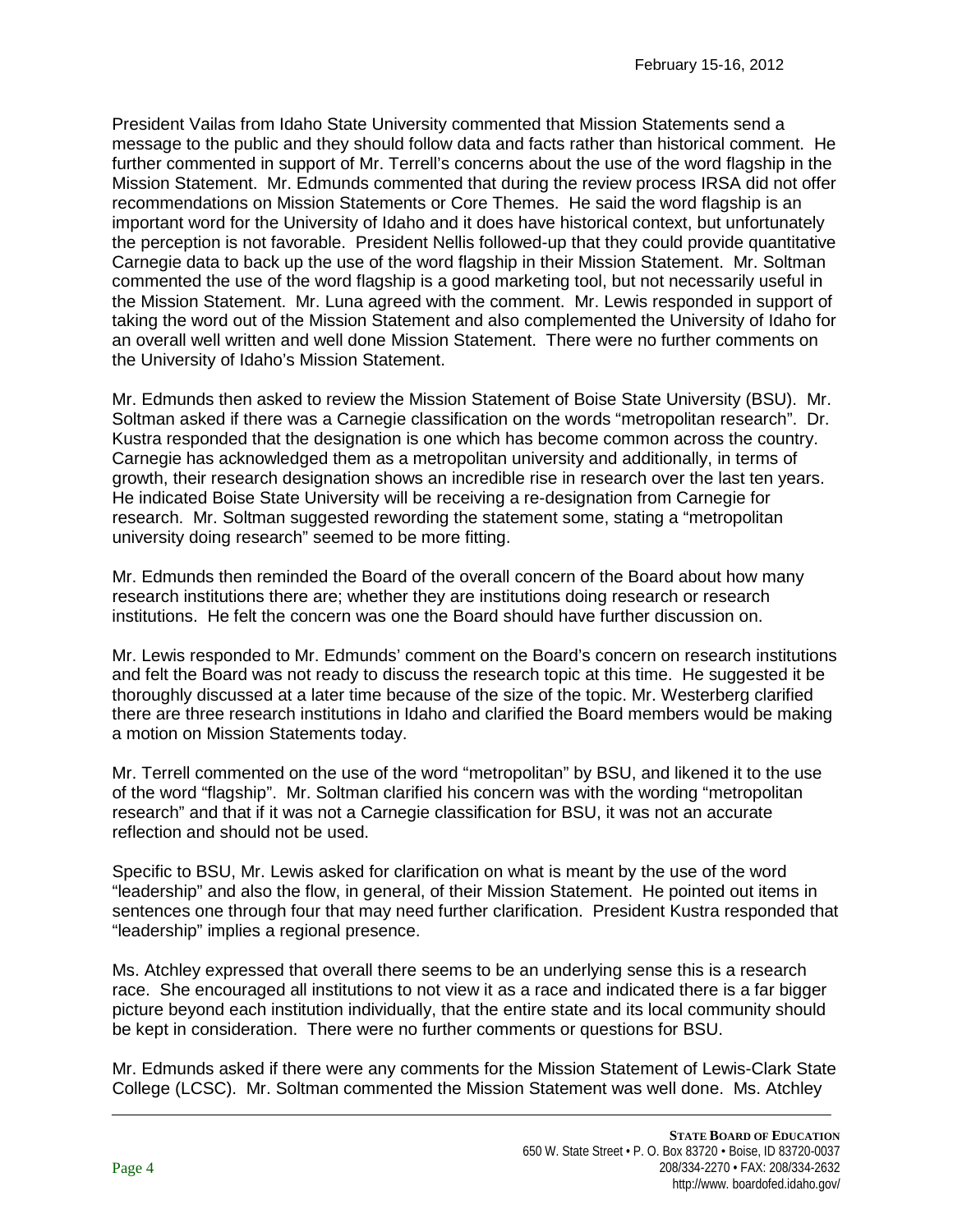echoed his remarks. There was discussion by Mr. Goesling regarding transposing state and local so that it read "local and state". Hearing no further comments, they moved on to the Mission Statement of Eastern Idaho Technical College (EITC). Ms. Grace explained that EITC was included, because when the Board approved Mission Statements in September, EITC's Mission Statement and Core Themes had not been approved by the Board. There were no questions about the EITC Mission Statement or Core Themes.

Moving on to Idaho State University's (ISU) proposed Mission Statement, Mr. Lewis commented on the words "statewide leadership and health professions" in the second paragraph as having some sensitivity in the past. He felt the institution needs to be careful the mission of the university doesn't lead others to believe the health programs are statewide programs as discussed under Board policy III.Z. Mr. Lewis recommended taking out the word "statewide" from the last sentence of the second paragraph in the Mission Statement. President Vailas responded in agreement with the recommended change.

Mr. Terrell asked about the use of the word "global" in the first paragraph and asked what role ISU plays in a global picture. President Vailas indicated they have global presence by an affiliation with health programs in other countries. He followed up stating part of their mission is to prepare students for a global society. Dr. Adamcik from ISU responded that the reference is that they educate students to function in a global society and not just within the boundaries of Idaho.

President Vailas commented the national emphasis on universities is globalization and there are three areas to support the use of the word globalization which are national trend, whether data supports it, and the preparation of students to function in a global society. Mr. Soltman asked about the future of professional-technical training as a mission of ISU. Dr. Vailas responded those programs are advantageous to the university and certainly have a future there.

Mr. Edmunds recommended future discussion by the Board on whether ISU will continue to be part of the community college program and discussion on the funding issue that goes along with it. President Vailas asked the Board to keep in mind that there are great research universities with the community college function integrated like ISU.

Mr. Edmunds drew attention to the use of the word "region" in ISU's Mission Statement and commented there are different interpretations of what it means. Historically the Board has agreed its use refers to an area within the state. Mr. Edmunds asked for clarification. President Vailas responded it refers to a multi-state area. Ms. Atchley encouraged using a different word than "qualities" in the first sentence, stating what they are referring to are more like "tools". President Vailas agreed and acknowledged they would change the word. Dr. Adamcik suggested the word "achievements" instead.

Mr. Edmunds asked for the revised Mission Statements and any additional language changes to be submitted to Selena Grace on Thursday morning. Mr. Westerberg asked for the Board members to provide changes or suggestions to Ms. Grace and the institutions by close of business today.

Mr. Edmunds followed the discussion on Mission Statements with a review of the specific wording changes on the proposed Mission Statements.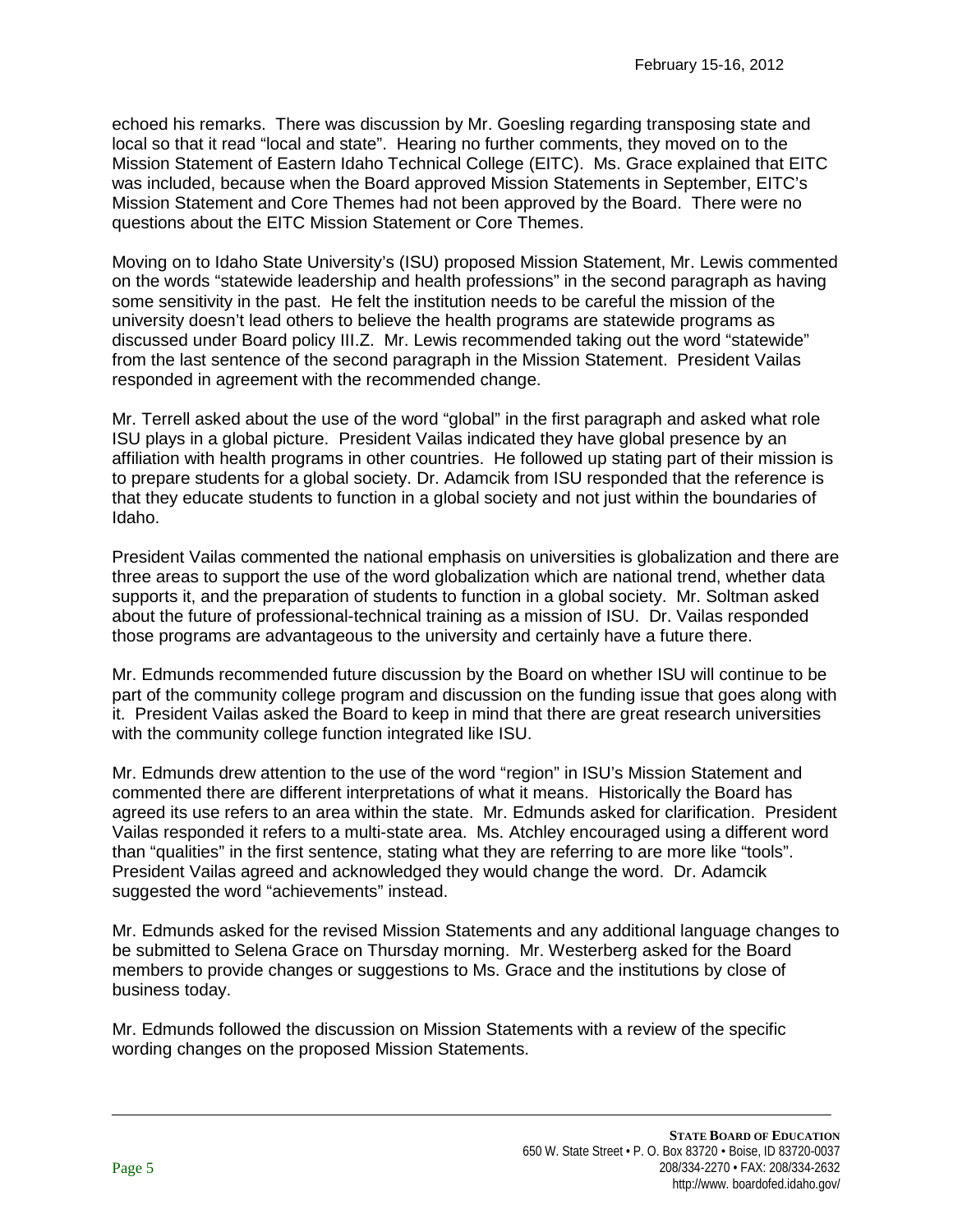For the University of Idaho, Board member Terrell asked for the words "flagship and" to be deleted from the statement. There were no other suggestions.

For Boise State University, Dr. Marty Schimpf summarized the changes. The first sentence of the revised Mission Statement states: "Boise State University is a public, metropolitan research university offering undergraduate degrees and experiences that foster student success, lifelong learning, community engagement, innovation and creativity." The last sentence would be rephrased as follows: "As an integral part of its metropolitan environment the university is engaged in professional and continuing education programming, policy issues, and promoting the region's economic vitality and cultural enrichment." Mr. Soltman continued to express concern about the use of the words "metropolitan research." Dr. Schimpf responded that BSU's research expenditures are supported by Carnegie Foundation quantifiable research on the use of the word. Mr. Westerberg asked if the implied meaning is a research institution located in a metropolitan area or something different; that it suggests a geographic location as opposed to a categorization. Dr. Schimpf responded that the assumption was correct. President Westerberg responded in that context, he has no issue with use of the word.

Mr. Lewis recommended including the words "and graduate" in the first sentence of the Mission Statement and that a reference to students should be present in the third sentence. Dr. Schimpf agreed and proposed revisions to the statement. Dr. Schimpf re-read the entire statement for Board members who were in agreement with the changes. The revised Mission Statement reads as follows: "Boise State University is a public, metropolitan research university offering an array of undergraduate and graduate degrees and experiences that foster student success, lifelong learning, community engagement, innovation and creativity. Research and creative activity advance new knowledge and benefit students, the community, the state and the nation. As an integral part of its metropolitan environment the university is engaged in professional and continuing education programming, as well as the region's economic vitality and cultural enrichment."

There were no changes to the Mission Statement of Eastern Idaho Technical College.

The only change recommended for Lewis-Clark State College was by Dr. Goesling to switch the order of the words "state and local".

For Idaho State University, Dr. Adamcik clarified there were two changes in the first sentence. The first change was to use the word "achievements" in place of "qualities." In the second paragraph, they removed the word "statewide" to read, "the University provides leadership." There were no other changes.

After hearing the proposed changes to the Mission Statements, the meeting was recessed for a short break after which the Board members returned to discuss Core Themes.

Provost Baker from the University of Idaho commented that they dovetailed their strategic plan with the accreditation requirements of the NWCCU, and their Core Themes reflect the four goals of their strategic plan. Provost Baker identified the university's Core Themes and summarized how those themes were arrived at. Their Core Themes included an engaged learning community; scholarly and creative activity with national and international impact; an engaged university; and purposeful, ethical, vibrant, and open community.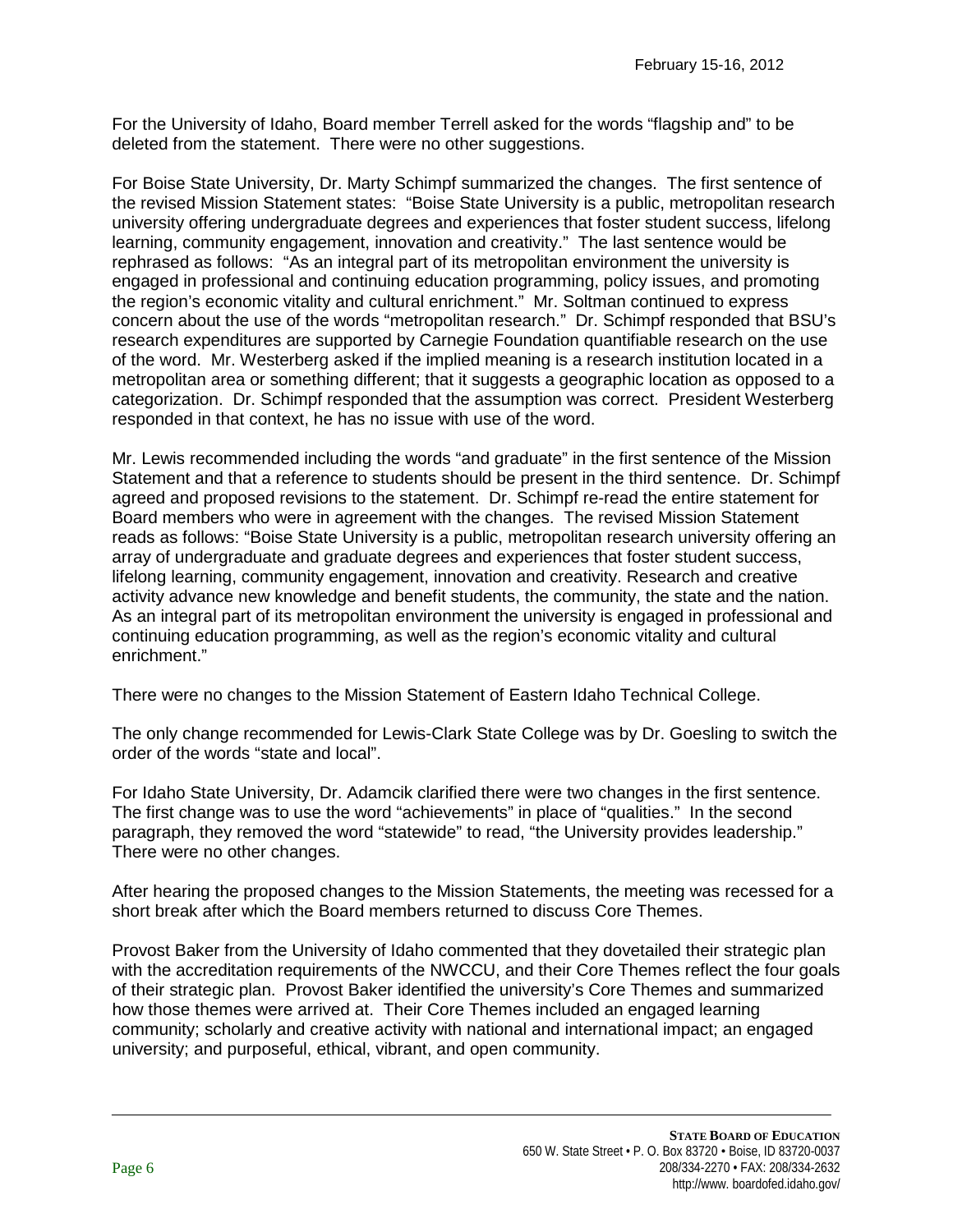Mr. Soltman suggested the University of Idaho's core theme number two state "a" public research institution instead of "the" public research institution. There were no further suggestions.

Dr. Adamcik from ISU outlined the institution's four Core Themes and summarized how the themes were determined. The themes include learning and discovery; access and opportunity; leadership in the health sciences; and community engagement and impact.

Mr. Edmunds offered a suggestion for the third core theme which was to remove the word "statewide". Dr. Adamcik agreed to take the word "statewide" out of the first sentence. Mr. Edmunds then asked about the term "TeleHealth." Dr. Adamcik briefly summarized the TeleHealth program for Mr. Edmunds.

Dr. Schimpf identified and summarized the Core Themes for BSU. They included undergraduate education; graduate education; research and creative activity; and community commitment. There were no suggested changes to BSU's Core Themes.

Dr. Carmen Simone identified and summarized the Core Themes for LCSC and commented they used a common theme throughout of "connecting learning to life." Their Core Themes included connecting learning to life through academic programs; connecting learning to life through professional-technical programs; and connecting learning to life through community programs. There were no recommended changes to LCSC's Core Themes.

Dr. Steve Albiston from EITC outlined their Core Themes which also contain goals and indicators. The first was supportive environment and services; the second was community and meeting labor market needs and communicating effectively on campus with faculty and students; the third was accountability to the student and the community; and the fourth was learning to give students the skills they need to move into the labor force. There were no recommended changes to the EITC Core Themes.

Mr. Edmunds went on to talk about the Primary Areas of Emphasis and summarized the definition as differentiated areas of proven strength where significant resources have been committed or will be committed, and the ability to assess performance/productivity. He further commented that the Board needs to identify those areas the institutions take a leadership role or differentiate themselves in, which will then lead to Board policy III.Z, and statewide program responsibilities.

There was discussion regarding the 5% Enrollment Workload Adjustment (EWA) with regard to the Primary Areas of Emphasis. Mr. Edmunds reminded the group that in discussions with the IRSA committee, they did not consider the 5% EWA.

Mr. Soltman asked for clarification about the 5% EWA under Primary Areas of Emphasis, if they are disregarding that concern moving forward in this discussion. Mr. Lewis asked for clarity on incentivizing, with regard to the 5% EWA. He asked if there happened to be an area of emphasis on a broad category, does the 5% go to all the programs under that category or not. Mr. Freeman clarified for Board members how the policy reads regarding EWA. It states that an additional 5% emphasis factor is given to the Primary Areas of Emphasis at each institution. Mr. Lewis commented the 5% funding matter adds considerable complexity to the process. There was further discussion surrounding the 5% EWA and Primary Areas of Emphasis. Mr. Edmunds responded there is not a Board approved definition of primary area of emphasis. Dr. Goesling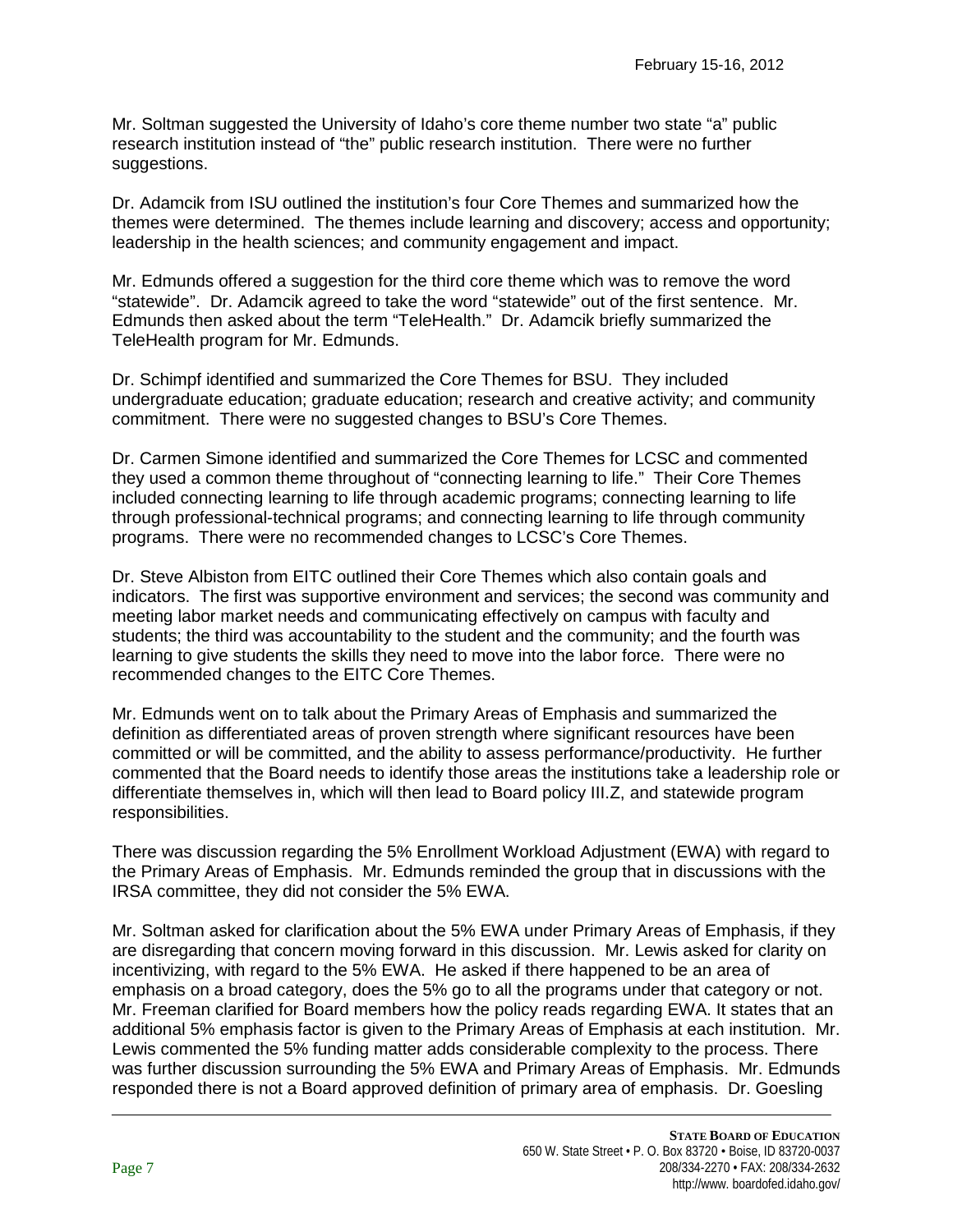suggested arriving at a definition of primary area of emphasis as something that differentiates an institution from other institutions based on proven strengths, the ability to assess performance and productivity, and the significant resources committed in the past, present, or future.

Dr. Kustra spoke to Mr. Lewis' point on incentivizing and recommended having only two choices as incentives for the institutions. Mr. Edmunds clarified that they already received comments from the institutions and are asking for very specific input from the Board on what it is they would like the institutions to do. Mr. Lewis suggested using a format with subcategories that are differentiated between universities, which would be helpful and also serve as a record. Mr. Lewis recommended going to four or five Primary Areas of Emphasis. Mr. Westerberg encouraged a clear definition of primary area of emphasis.

Dr. Rush encouraged the Board to not get too wrapped up in the EWA use emphasis areas. He encouraged defining what the Board is trying to accomplish and not think about the 5% at this time. Mr. Edmunds clarified that IRSA ignored the EWA use in their discussions as well. He commented that they are trying to satisfy the workforce and economic needs of the state. Mr. Terrell pointed out the difficulty for the institutions to disregard the EWA use for this discussion. Dr. Goesling commented he felt the provosts followed the recommendations they were given, and asked for their input at this time.

Provost Baker from the University of Idaho provided an overview of their Primary Areas of Emphasis, which included current and proposed areas. Under current areas, he identified agriculture, forestry (natural resources), mines (metallurgy), engineering, architecture, law, foreign languages and education. Of the proposed areas, he identified agriculture (including veterinary medicine), natural resources, engineering, biological sciences (including medical education), architecture, law, education and business.

Mr. Terrell asked about the first four under "proposed" and how they tie to medical education. He asked if this implied they are establishing a medical education program which is not established at this time. Mr. Terrell asked for further clarification on including medical education in the land grant mission. Provost Baker responded the biomedical research is the largest single biomedical program in the state and these areas are core to WWAMI and core to biological sciences, further commenting it is an integral part of the core of a research university. Mr. Edmunds suggested resolving the medical education issues at a later time. He said he was comfortable with most of the areas, but suggested law, education, biosciences and related areas may need work. He asked for input from the Board on what things they would like emphasis on. Mr. Lewis asked them to narrow their lists to four or five areas, removing law from the proposed areas and then removing one more. Mr. Lewis further indicated that not all areas an institution delivers programs in should be included in this list.

Dr. Adamcik from ISU outlined their current areas of emphasis as health professions, biological sciences, physical sciences and education. Their proposed areas are health sciences, biomedical sciences, pharmaceutical sciences, energy sciences and environmental sciences. She recommended all institutions report on the same kind of metrics. There was some discussion about the biomedical sciences and Mr. Edmunds asked if the biomedical issue would best be resolved through IRSA and the Council on Academic Affairs and Programs (CAAP). Dr. Adamcik stated they would like to continue their work with IRSA on the biomedical issue and further defining areas of emphasis.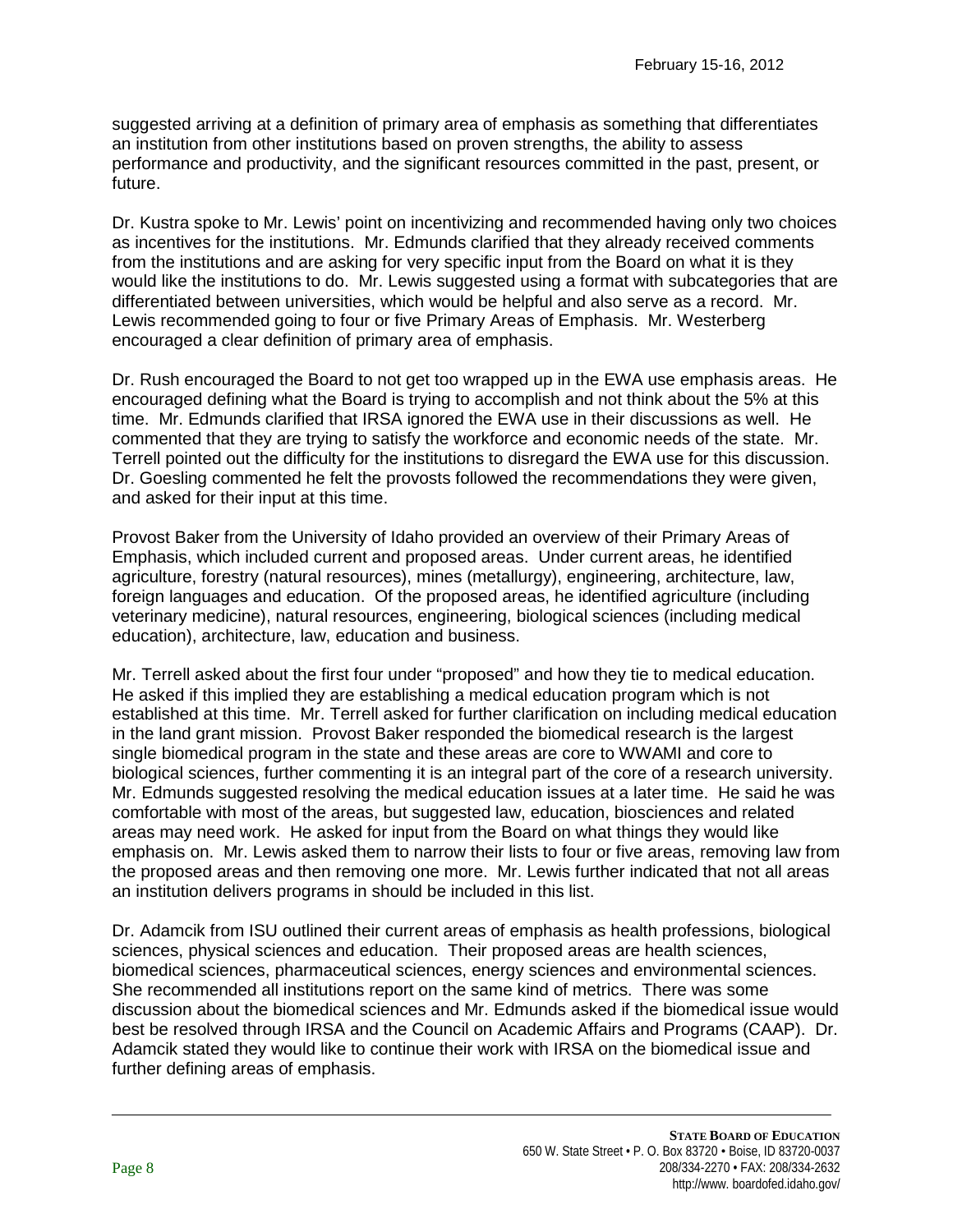Dr. Schimpf provided the Primary Areas of Emphasis for BSU. Current areas include business, social science (including economics), public affairs, performing arts (excluding art), education and engineering. Proposed areas include fine arts, business, engineering, education, social sciences, public affairs, physical sciences and nursing. Mr. Edmunds felt BSU had lost ground by using extremely broad classifications. Dr. Schimpf asked the Board for clarification on how broad or narrow they would like the Primary Areas of Emphasis. Mr. Lewis asked for BSU's top four or five. Dr. Schimpf responded fine arts, business, engineering, and social sciences.

Ms. Atchley commented several institutions have listed the same programs. She suggested IRSA look at removing all the same emphasis areas and then look at what the institutions are providing after the common areas are pared down and focus on specialties. Mr. Lewis responded that they did discuss it in IRSA, and by taking the areas institutions all delivered programs in off the list, it would eliminate confusion on what the institution really specializes in. Because there is more than one institution that offers programs in education and business, those areas would not be included in their Primary Areas of Emphasis.

Moving on, Dr. Simone provided comment from LCSC. Their current areas are in business, criminal justice, nursing, social work and education. Proposed areas are business, justice studies, nursing, professional-technical education, social work, teacher education, arts and literature, and science. They include those specifically assigned to LCSC by Idaho Code (arts and literature, and science).

President Westerberg asked what the Idaho Code language states. Ms. Grace read from Idaho Code, Title 33, Chapter 31 which states " . . . that the purpose of which shall be offering and the giving of instruction in four-year college courses in science, arts and literature, and such courses or programs as are usually included in liberal arts colleges leading to the granting of the degree of bachelor upon completion of such programs or courses." President Fernandez further clarified Idaho Code directs the institution to offer bachelor's degrees in those areas. He commented what they wanted was to add those areas identified in Idaho Code to the Primary Areas of Emphasis.

Mr. Edmunds did not agree with including those additional areas as Primary Areas of Emphasis, stating he did not see the characteristics they described in Primary Areas of Emphasis. President Fernandez replied that they wanted to include those other areas of emphasis going forward, as areas to expand on. Mr. Edmunds recommended they become more in line with the definition of areas of emphasis. Mr. Westerberg suggested as a general direction for all institutions to differentiate truly exceptional programs within their own institutions.

Mr. Soltman asked for the top four or five from LCSC. Dr. Simone responded the top five proposed for LCSC are nursing, education, science, arts and literature. Dr. Fernandez added and clarified they were not previously asked to narrow it down to four or five areas and it should not only be a discussion with provosts and CAAP, but needed to also be a campus-wide discussion.

Mr. Edmunds summarized the objective from today's meeting was to discuss the Mission Statements and the Core Themes of the institutions. He clarified the items that need to be accomplished by the institutions by tomorrow morning in order for the Board to vote on the Mission Statements and Core Themes at Thursday's meeting. He commented based on the input about the Primary Areas of Emphasis, the institutions should be able to go back and work on those areas, also working with IRSA on the subject.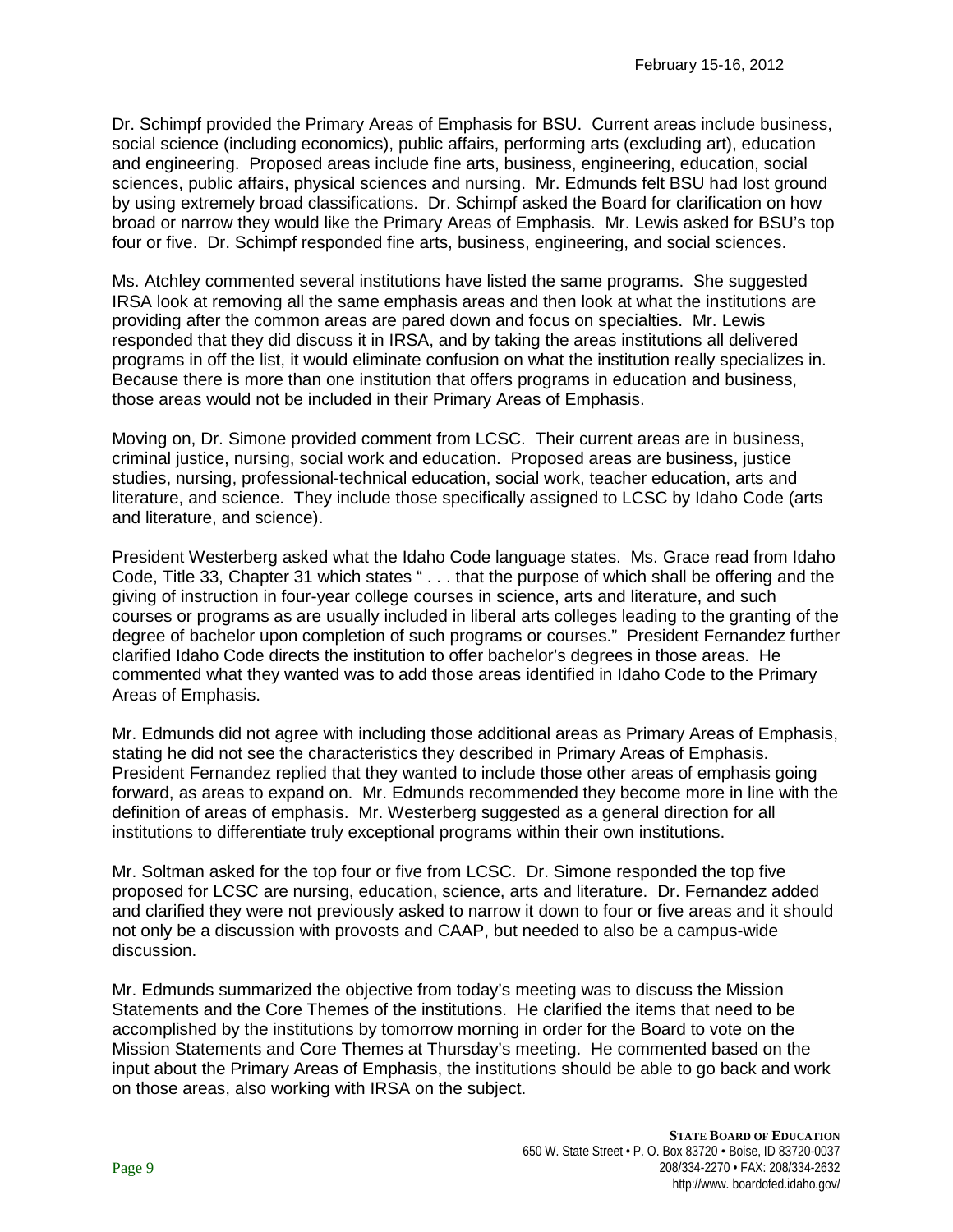Mr. Terrell asked for clarification on emphasis areas that overlap. Mr. Edmunds commented that IRSA would address that question, and additionally they would follow up with a discussion as to the autonomy of each institution. Mr. Lewis commented these areas are areas the institutions are emphasizing, and Primary Areas of Emphasis are not intended to limit in any way.

Hearing no further comments, President Westerberg moved the meeting to recess until Thursday, February 16, 2012 at 8:00 am.

# **Thursday February 16, 2012**

The Board convened at 8:00 a.m. at Boise State University in the Simplot Ballroom located in the Student Union Building for regular business. Board President Richard Westerberg called the meeting to order and asked for a moment of silence to honor the passing of Steve Appleton. Dr. Rush introduced the Board's new Chief Communications Officer Marilyn Whitney who has extensive background in the communications arena. President Westerberg also announced that Jeff Schrader, legal counsel for the Board of Education, will be leaving the Board office. Mr. Schrader has been with the Board office since 2003. Dr. Rush thanked Mr. Schrader profusely for his contribution to the Board and expressed appreciation for his counsel on the many matters that have come before the Board over the years. Mr. Westerberg presented Mr. Schrader with an honorary plaque commemorating his service to the Board. Mr. Schrader offered a few comments of gratitude for the Board members, staff and institutions over the years. Mr. Westerberg announced Superintendent Luna was excused from the meeting due to a hearing he had to attend in D.C., and would be joining by phone around 10:15 a.m. for the Department's agenda items.

Mr. Westerberg introduced the agenda and reminded the Board members they would return to the unfinished business from the work session before the beginning of the IRSA agenda.

# **OPEN FORUM**

Mr. Westerberg introduced Jay Hummel, Superintendent of Kuna School District. He stated his comments today represent his views only. He expressed appreciation for the hard work and dedication of the Board before the Legislature. He commented on the gap in skills necessary for many high school students to go on to college after graduation. Mr. Hummel commented on the state agency process for research and development of statewide policies. He shared some statistics about the retention rates of students after high school which showed an area needing improvement. He emphasized the need to be graduating competitive graduates from Idaho schools. He emphasized the need for collective partnerships which synergize their collective capacities. Mr. Hummel expressed concern about propelling students today to where they need to be to continue their education. He encouraged building on the instructional skills of teachers and educators to improve schools. He thanked the Board for the opportunity to speak today.

Mr. Westerberg introduced Owen McDougal from the American Association for the Advancement of Science. Mr. McDougal wished to inform the Board of a co-located conference of the American Chemical Society and the American Association for the Advancement of Science being held in Boise June 24-27, 2012. Mr. McDougal summarized some of the highlights of the conference and commented on the portion of the conference about the state agency process for research and development of statewide policies. The conference is open to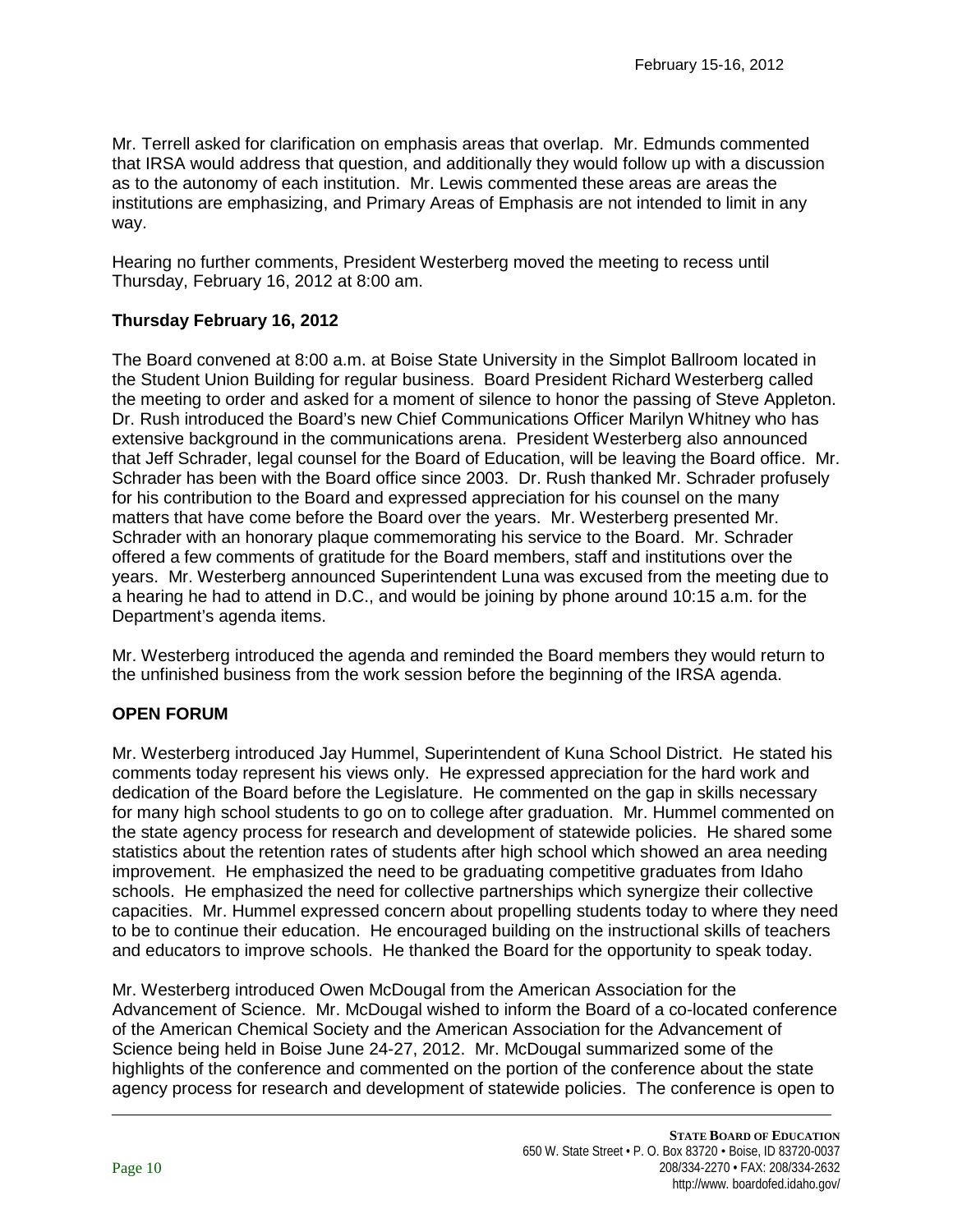the public. Mr. McDougal indicated Board members would be receiving an information guide from Tracie Bent along with a newsletter for Board member review. He encouraged the Board members and audience to attend the conference.

Mr. Westerberg introduced Bob Croker, Idaho State University Faculty Senate representative who came forward to speak regarding ISU faculty governance. Mr. Croker thanked the Board for their time and shared collective comments somewhat negative in nature regarding the friction between Idaho State University and the Faculty Senate. He commented the faculty governance policy before the Board was not a faculty generated document. Mr. Croker asked for a voting procedure and a constitution that is mutually agreeable, viable and that both entities are able to live with. He commented the version they have received from President Vailas does not work and was not solicited for comments. He remarked the Faculty Senate does want to work with administration to come up with something they both can agree upon. However, they feel the ISU administration is unwilling to participate. He welcomed the state Board to issue in writing a request for President Vailas to speak with them to move forward in this situation. President Westerberg thanked Mr. Coker for his time and comments.

# **CONSENT AGENDA**

## **BOARD ACTION**

**M/S (Soltman/Atchley): To approve the consent agenda as posted. Motion carried unanimously. Board member Luna was absent from voting.**

### 1. Idaho Division of Vocational Rehabilitation Advisory Council Appointments

**By unanimous consent the Board approved the appointment of Lonnie Pitt to the Vocational Rehabilitation State Rehabilitation Council as a representative for former applicants or recipients for a term of three years effective July 1, 2012 through June 30, 2015.**

**By unanimous consent the Board approved the appointment of Dina Flores-Brewer to the Vocational Rehabilitation State Rehabilitation Council as the client assistance representative for a term of three years effective immediately.**

**By unanimous consent the Board approved the appointment of Don Alveshere to the Vocational Rehabilitation State Rehabilitation Council in the ex-officio capacity as the Administrator for the Division of Vocational Rehabilitation.**

**By unanimous consent the Board approved the appointment of James W. Smith to the Vocational Rehabilitation State Rehabilitation Council as a disability advocacy representative for a term of three years effective July 1, 2012 through June 30, 2015.**

**By unanimous consent the Board approved the appointment of Robbi Barrutia to the Vocational Rehabilitation Advisory Council as the State Independent Living Council representative effective immediately through June 30, 2013.**

**By unanimous consent the Board approved the appointment of Angela Sperry to the Vocational Rehabilitation Advisory Council as a representative for business, industry and labor for a term of three years effective July 1, 2012 through June 30, 2015.**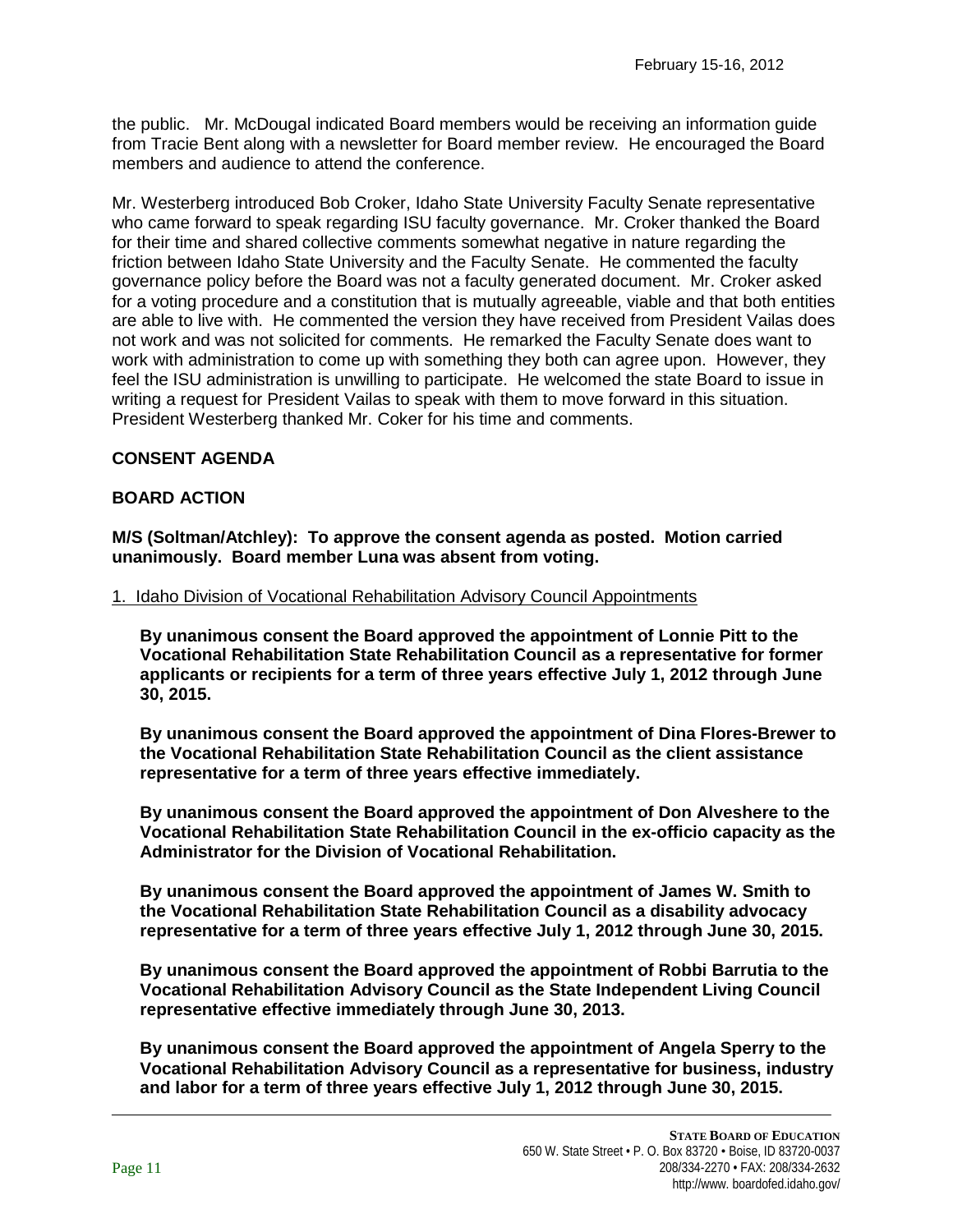**By unanimous consent the Board approved the appointment of Jennifer Hoppins to the Vocational Rehabilitation State Rehabilitation Council as a representative for business, industry and labor for a term of three years effective July 1, 2012 through June 30, 2015.**

**By unanimous consent the Board approved the change of representation for James Solem to the position as a representative for Disability Advocacy groups on the State Rehabilitation Council for the remainder of his term which ends June 30, 2013. This change will be effective immediately.**

# **PLANNING, POLICY & GOVERNMENTAL AFFAIRS**

### 1. Boise State University – Annual Progress Report

BSU President Bob Kustra provided the Board with a progress report on Boise State University's strategic plan. He reported on the details of its implementation, status of university goals and objectives and other points of interest. BSU's strategic plan drives the University's planning, programming, budgeting and assessment cycles and is the basis for the institution's annual budget requests and performance measure reports. Dr. Kustra commented on the growth and reinvention of BSU. He pointed out the details of student headcount and how the number is calculated and said for FY11 the number was 29,454. He commented on how BSU meets the demand of students, commenting BSU has increased admission standards, decreased credits to graduate and restructured the class schedule to 75 minute blocks. They also hope to incentivize students to come to the university in times that are not necessarily during the normal business hours and hope to work with student schedules that are not necessarily flexible.

Dr. Kustra discussed additional ways of meeting the student demand and commented BSU takes very seriously their desire to provide a rich educational experience for students. He commented on the Foundational Students Program which is aimed at undergraduate students and summarized learning outcomes expected of students encompasses written communication, oral communication, critical thinking, innovation & teamwork, ethics and diversity and disciplinary outcomes.

Dr. Kustra highlighted the Beyond the Blue podcast which was handed out to members during the meeting. It highlights the work of the University beyond the football field. It is intended to showcase the expertise of faculty on a variety of topics and to help people understand how BSU has changed so dramatically over the years.

Mr. Terrell expressed concern about the continuation of funding for new buildings going up around campus. He asked if the university was concerned about dealing with on-going financing in the event there isn't the kind of growth BSU has experienced going forward. Dr. Kustra said they are and that they are also redesigning existing buildings to accommodate new technology to efficiently use the space to accommodate more students. They will continue to expand student numbers and enrollment, but the way they teach will likely change with the advances of technology. There were no further questions for Dr. Kustra.

### 2. Boise State University – President's Council Report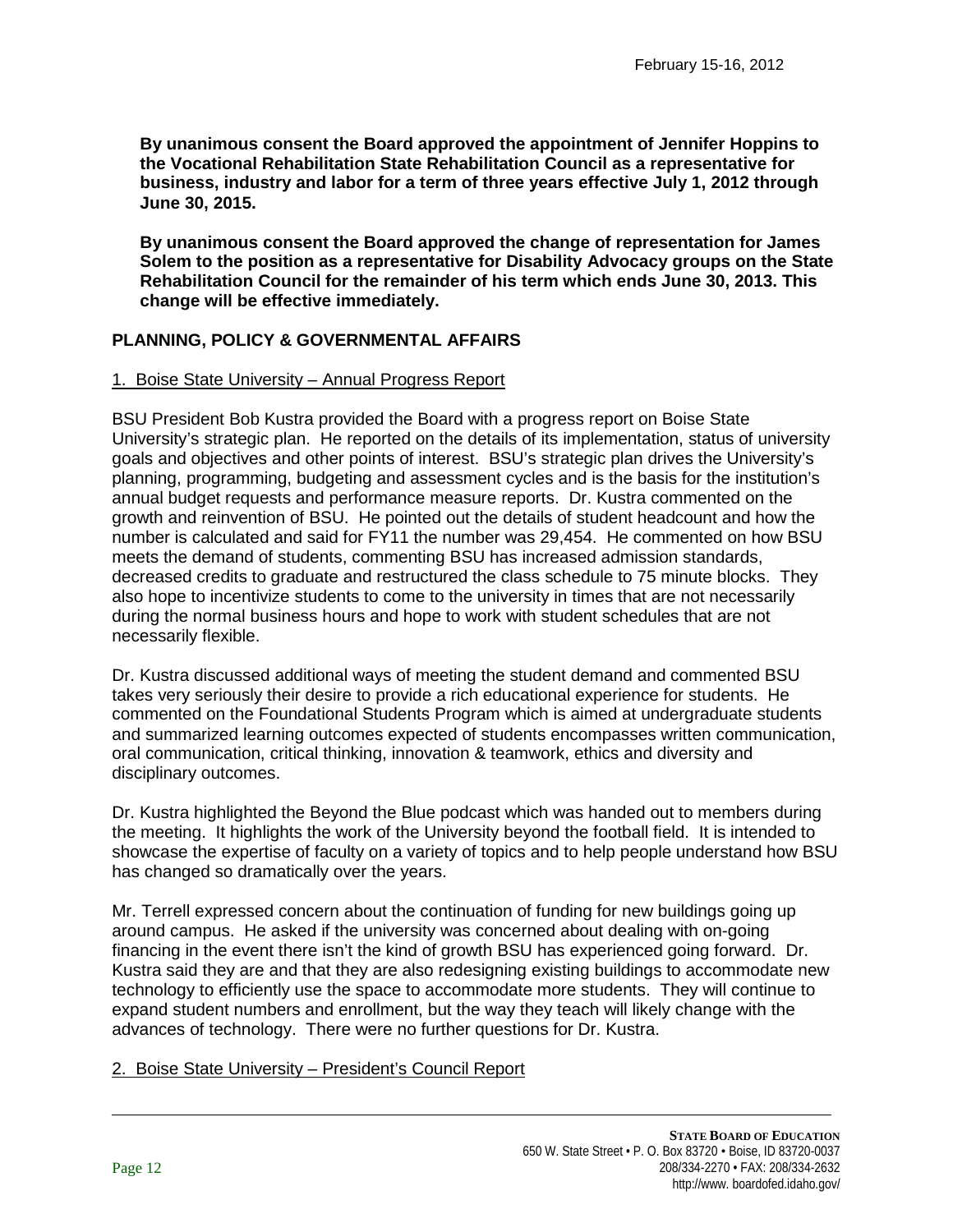Board member Soltman requested the institution presidents come forward for discussion of President's Council Report. President Bob Kustra, current chair of the Presidents' Council, thanked Dr. Rush for chairing the last meeting for him. Dr. Kustra gave a report from the most recent Presidents' Council meeting and answered questions. The Presidents' Council met on February 7, 2012.

The President's Council discussed rescheduling the August 2012 Board meeting dates to August 15 and 16. With regard to alcohol permits, there was a consensus among presidents that the present process allows them much more control over related events and reducing presidential approved alcohol permits would only serve to drive the events underground.

Dr. Kustra reported that Dr. Rush has requested a campus contact for grant writing and federal grant applications. The presidents recommended using the provosts at each of the campuses as the first point of contact.

With regard to Idaho tuition waivers for faculty and staff, President Glandon expressed interest in the possibility of exchanging benefits. Other presidents expressed interest in having these conversations, but wanted to ensure each institution maintain the ability to decide if and how to extend tuition benefits to employees.

Dr. Kustra commented on a CAAP assignment on whether commercialization efforts by faculty are incentivized in promotion or tenure policies or if more needs to be done. It was decided that CAAP is the most appropriate group to go forward with that discussion.

Dr. Kustra indicated the presidents would be receiving new Complete College America data as Board staff is reworking the numbers and should have new information shortly.

President Vailas asked if there is interest by the group in pursuing tuition reciprocity agreements with surrounding states. It was decided the financial VPs and provosts should have follow-up discussion on this subject.

Mr. Edmunds asked the presidents how to make the iGEM process move more rapidly and what the presidents can do to expedite the process. President Vailas responded the presidents are focused on accelerating innovation and research to improve the commercialization of intellectual property. President Nellis agreed with President Vailas' comments and said it complements the priorities in the research areas of the universities. He said streamlining the task with HERC would have positive results and the process would be effective. Mr. Edmunds asked if President Vailas would be willing to get started without funding. President Vailas said they are already in the process of developing proposals. Mr. Edmunds commented they may need to look at the Incubation Fund going forward as well. Mr. Edmunds questioned the use of the Infrastructure funds and commented he would advocate with IRSA to change the process to reevaluate how the money is divided up. President Vailas responded it would be prudent to explore connectivity between commerce and research.

Dr. Goesling asked about the distinction of private industry between CAES and iGEM. He asked how the presidents pique the interest of industry in this process. President Vailas responded that CAES is doing well except it does not have an entity in private industry that works through both CAES and private industry. Dr. Kustra responded Boise State has established a committee on how to make the connection between the research area and the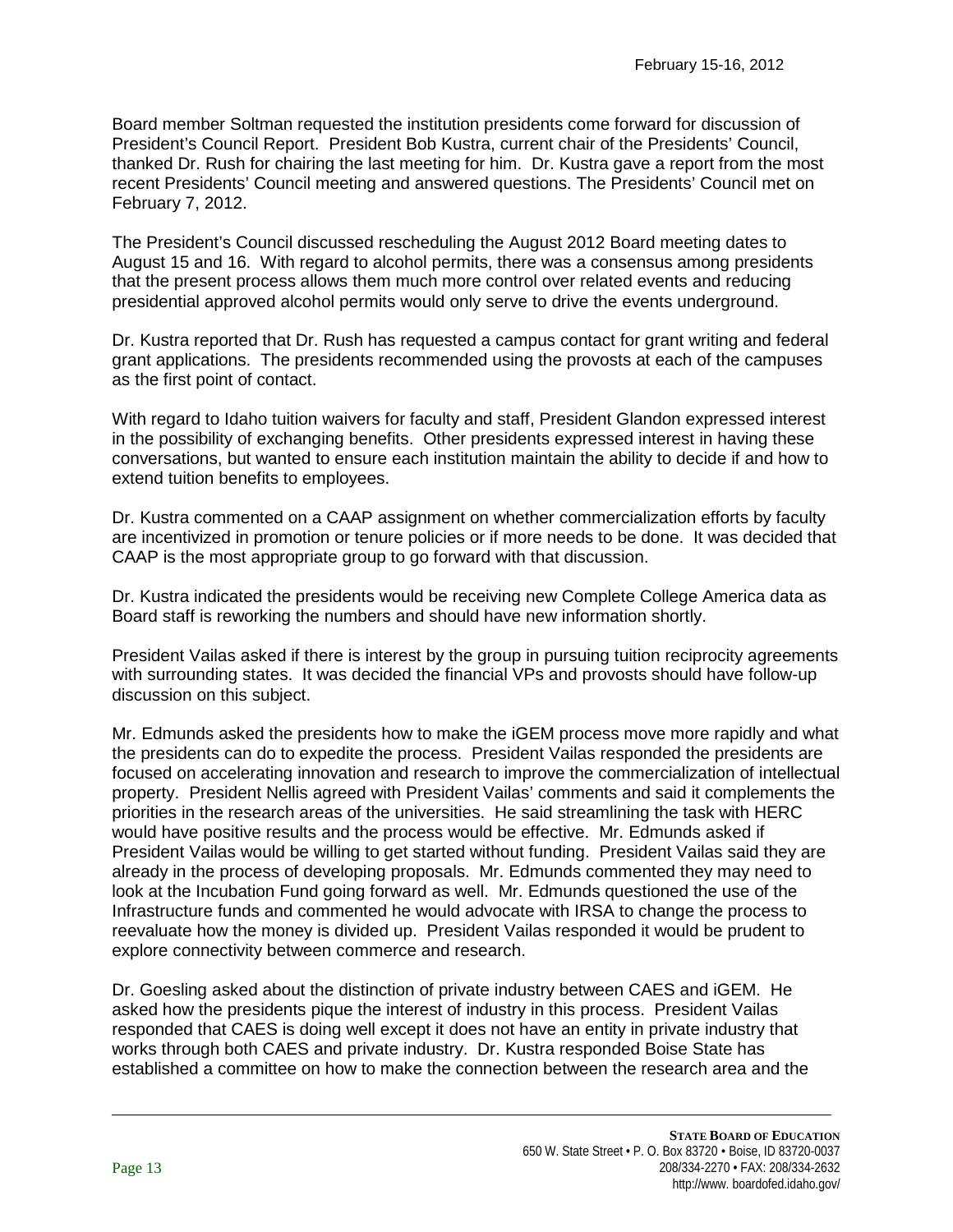community. He confirmed there are people in the community who are anxious to help. Mr. Westerberg thanked the presidents for their comments.

## 3. College Access Challenge Grant – 2012 Awards

Board Member Terrell and Jessica Piper from the Board office presented the 2012 Statewide Free Application for Federal Student Aid (FAFSA) Completion Event Video Contest awards. These awards are part of an initiative under the federal College Access Challenge Grant (CACG). The CACG is a five-year federal grant designed to assist traditionally underserved and underrepresented students gain access to college through statewide initiatives. This year's FAFSA event was held February 4, 2012, at 16 sites throughout the state. In an effort to involve students in advertising this event, the Board office conducted a video contest whereby high school students could create a 30 second video spot. Seven entries were received and awarded a first, second, and third prize, and three honorable mentions. The prizes totaled \$5,000 in cash. The prizes are awarded to the student participants with a matching amount awarded to the students' respective schools. Due to the success of this year's contest, the CACG Program will continue to host this event each year it is awarded the federal CACG. The following students received awards:

- First Place: Eagle High School Cody Hoge, Thomas Leinberger
- Second Place: Eagle High School Jacob Huffaker, Jake Hart
- Third Place: Eagle High School Riley Hunt, Stacia Cooper
- Honorable Mentions:
	- o Eagle High School Brian Kimpson, Levi Maliwauki
	- o Eagle High School Daydra Mefford-Ritter, Nicolle Jones
	- o Mountain Home High School Jarek Schetzle, David Trouten, William King

# 4. Idaho Division of Vocational Rehabilitation (IDVR) – Annual Progress Report

Board member Soltman introduced Don Alveshere to present the Idaho Division of Vocational Rehabilitation's annual progress report. Mr. Alveshere, Administrator of IDVR, reported on the agency's strategic plan, details of implementation, status of goals and objectives and information on other points of interest. He included information on extended employment services, Council for the Deaf and Hard of Hearing, End Stage Renal Program, agency-wide issues, legislative audit findings, and performance data.

Mr. Alveshere commented on some of the things IDVR does for communities and highlighted some examples. One of the priorities of IDVR is taking people with disabilities and helping them gain employment. He highlighted the return on investments within the vocational rehabilitation programs of the state. He also commented those programs do not come without risk. If there are not enough resources (dollars or staff) to serve every customer, they have to resort to a federally required order of selection. That selection process is disruptive because sometimes they are not able to serve people when they may need the services the most.

Additionally, there are extended employment services which provide long term support to customers with developmental or mental health disabilities. There is also the Council for the Deaf and Hard of Hearing which was moved to IDVR in FY2011.

Mr. Alveshere commented briefly on the End Stage Renal Disease Program which may be phased out by June 30, 2013. Mr. Alveshere went on to discuss agency wide issues. He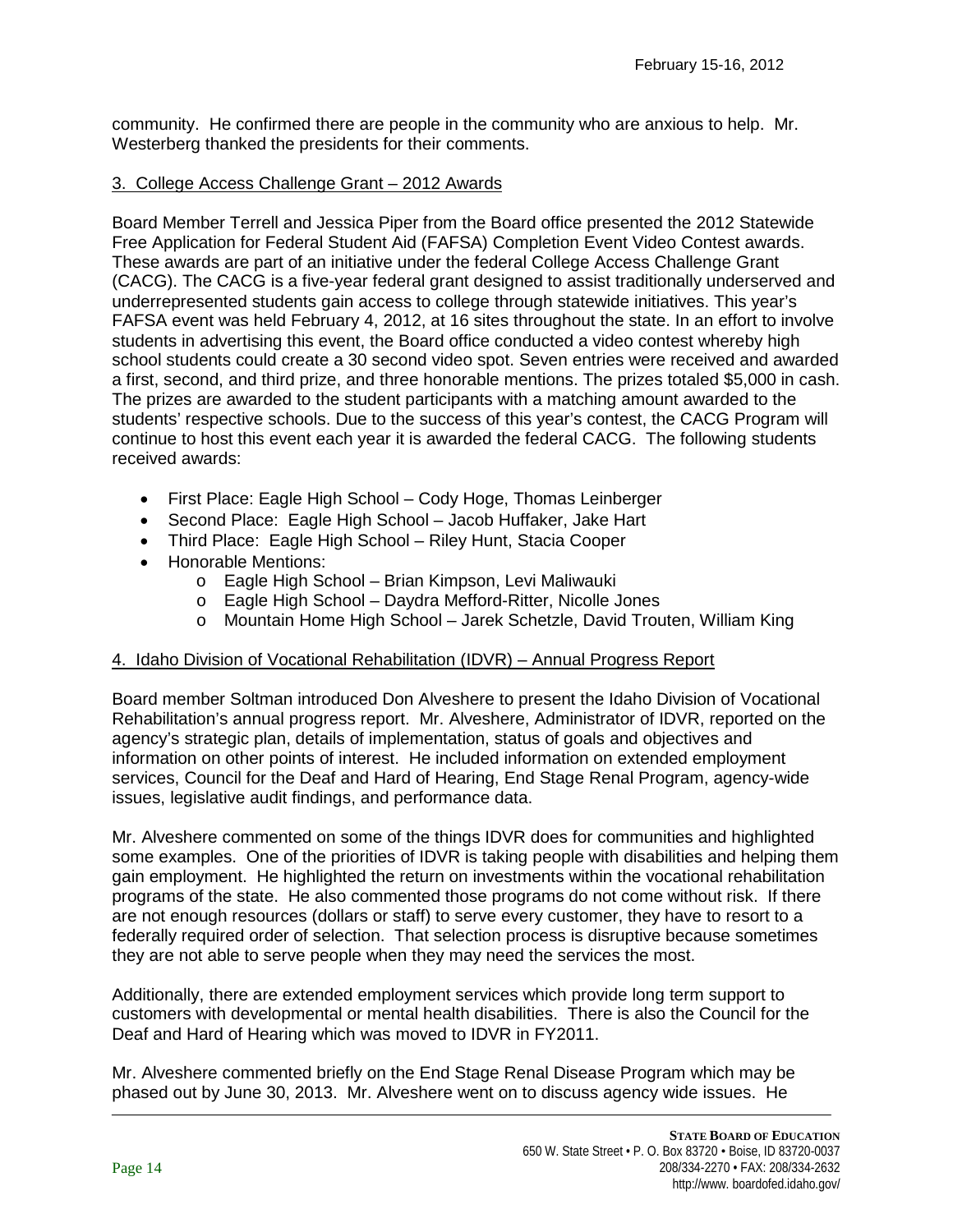commented the focus of the agency is customer service, organizational excellence, effective stakeholder engagement and partnerships. Additionally, there was an employee climate survey recently completed at IDVR which has identified areas for improvement within the office.

Mr. Alveshere identified alternative funding sources which included social security reimbursements and spending authority flexibility for social security reimbursements. He recapped legislative audit findings and commented those findings are being addressed.

Dr. Goesling asked with the return of disabled veterans if the Division of Vocational Rehabilitation was working with the Veterans Administration (VA). Mr. Alveshere responded they have set up a Memorandum of Understanding (MOU) with the VA. The VA will be the primary source for services, and there are some services the VR can provide after that. He also commented on working with the Wyakin Warrior Foundation. Mr. Soltman thanked Mr. Alveshere for his action with the legislative findings and the courage to take on an employee survey.

# 5. Idaho Commission for Libraries – Read to Me Early Literacy Program

Mr. Soltman introduced Ann Joslin, State Librarian, to give a presentation on the Read to Me program and provide an update on the Commissions' efforts to help address reading deficiencies among Idaho students. Ms. Joslin commented they are committed to advancing early literacy in Idaho and the Idaho Commission for Libraries has recognized the value of early literacy skills in education, as is evident in their Read to Me (RTM) program. The vision of the Commission's RTM program is that all parents and caregivers nurture their children's early literacy skills and all children develop as independent readers and become lifelong learners. RTM is a collaboration among the Commission, public libraries and their community partners to provide early literacy services to Idaho children ages 0 to 8 and their families, with an emphasis on those at risk for low reading skills. There are a variety of program elements so local libraries can choose those that best meet their community needs and available resources. A central strategy is to provide parents and caregivers the information and tools they need to help their young children be ready to learn. Ms. Joslin stated the Commission for Libraries recognizes that preparation for success in a career or college takes place on a continuum that begins with early literacy skills. The Commission has also been working to build a sense of urgency about the number of Idaho children who are not reading at grade level, and how that leads to a large number of students who do not complete high school.

Ms. Joslin introduced Stephanie Bailey-White from the Idaho Commission for Libraries. Ms. Bailey-White shared a summary of the benefits of reading to children early with an overall message that kids who read succeed.

Mr. Edmunds asked what the sources of funding have been for the program. Ms. Bailey-White replied state operating funds support part of the program and the remainder comes from their federal funding sources. Additionally, when available they use private contributions and fundraising. Mr. Lewis asked what the Board can do to help. Ms. Bailey-White responded that raising awareness about reading and how important the early years are for children in setting the stage for future learning would be helpful. Mr. Lewis requested the Idaho Commission for Libraries compile steps the Board could take to drive the initiative. Mr. Westerberg thanked them for their report and work on the matter.

6. Idaho Bureau of Education Services for the Deaf and Blind – Annual Progress Report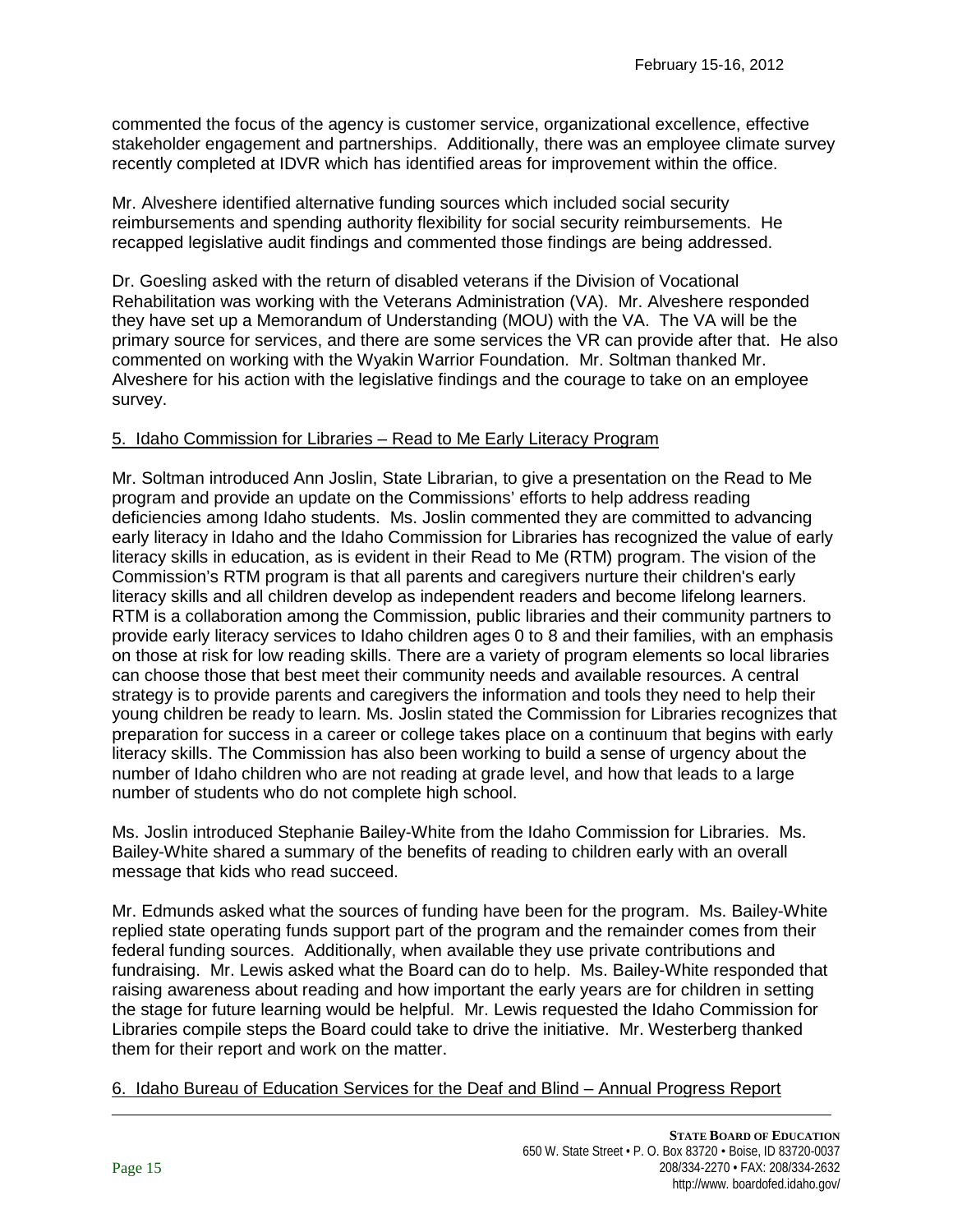Mr. Soltman introduced Brian Darcy, Administrator for Idaho Bureau of Educational Services for the Deaf and the Blind (IBESDB) who provided an update on IBESDB's current activities and progress. The IBESDB, formally known as the Idaho School for the Deaf and Blind, was moved out from under the Boards Governance in 2009. Mr. Darcy reported they provide a continuum of service and placement options for eligible students within the programs offered. Their outreach program provides consultants who go into school districts and supply supplemental services. They also provide infant and toddler programs to assist children with multiple needs and have been tasked with finding innovative learning means. He shared a number of different programs they use to promote innovative learning.

Mr. Darcy touched on their media and library services and shared the number of Braille pages that have been translated and sent throughout the state. He commented there has been an increase in student enrollment and there is currently a waiting list for the school.

Mr. Darcy reiterated IBESDB is committed to good educational experiences and promoting healthy choices for their students; they feel collaboration is the key to success and highlighted some partnerships such as with Idaho Division of Vocational Rehabilitation, the Commission for the Blind, the Council for the Deaf and Hard of Hearing, Idaho Division of Health and Welfare infant toddler services, the Idaho Department of Labor and the local school districts. He thanked the Board for the opportunity to share this information. Mr. Westerberg thanked Mr. Darcy for his presentation.

# 7. Idaho Public Charter Commission – Annual Progress Report

Mr. Soltman introduced Commission Director Tamara Baysinger. Ms. Baysinger commented that Idaho Public Charter School Commission (IPCSC) Chairman Alan Reed was ill with the flu and unable to attend today. Ms. Baysinger provided an update on the status of Idaho's public charter schools and the IPCSC's efforts to implement best practices for charter school authorizing. She reminded Board members were provided in their agenda materials with information on public charter school growth, achievement, and funding; new oversight procedures implemented by the IPCSC; and essential authorizing practices identified by the National Association of Charter School Authorizers.

She provided a brief presentation which started with the foundational concept of the charter school which is increased autonomy plus increased accountability which equals high quality public charter schools. Ms. Baysinger showed the list of authorizing practices identified by the National Association of Charter School Authorizers. She shared that Idaho implements five out of the twelve authorizing practices and showed where Idaho is ranked in the nation. She commented Idaho has 43 public charter schools serving approximately 16,000 students. Ms. Baysinger went through each practice and pointed out which ones Idaho received points on.

Ms. Baysinger shared a couple of Adequate Yearly Progress (AYP) comparison charts which showed accelerated learning by charter students. She stated fiscal instability is one of the greatest threats to charter schools. Ms. Baysinger commented that when asked where the charter schools need the most assistance, they responded it would be with their facilities, given such a large portion of funding goes toward facility use costs.

Mr. Edmunds asked if there were any limitations beyond staffing keeping Idaho from implementing all twelve of the authorizing practices. Ms. Baysinger responded that statute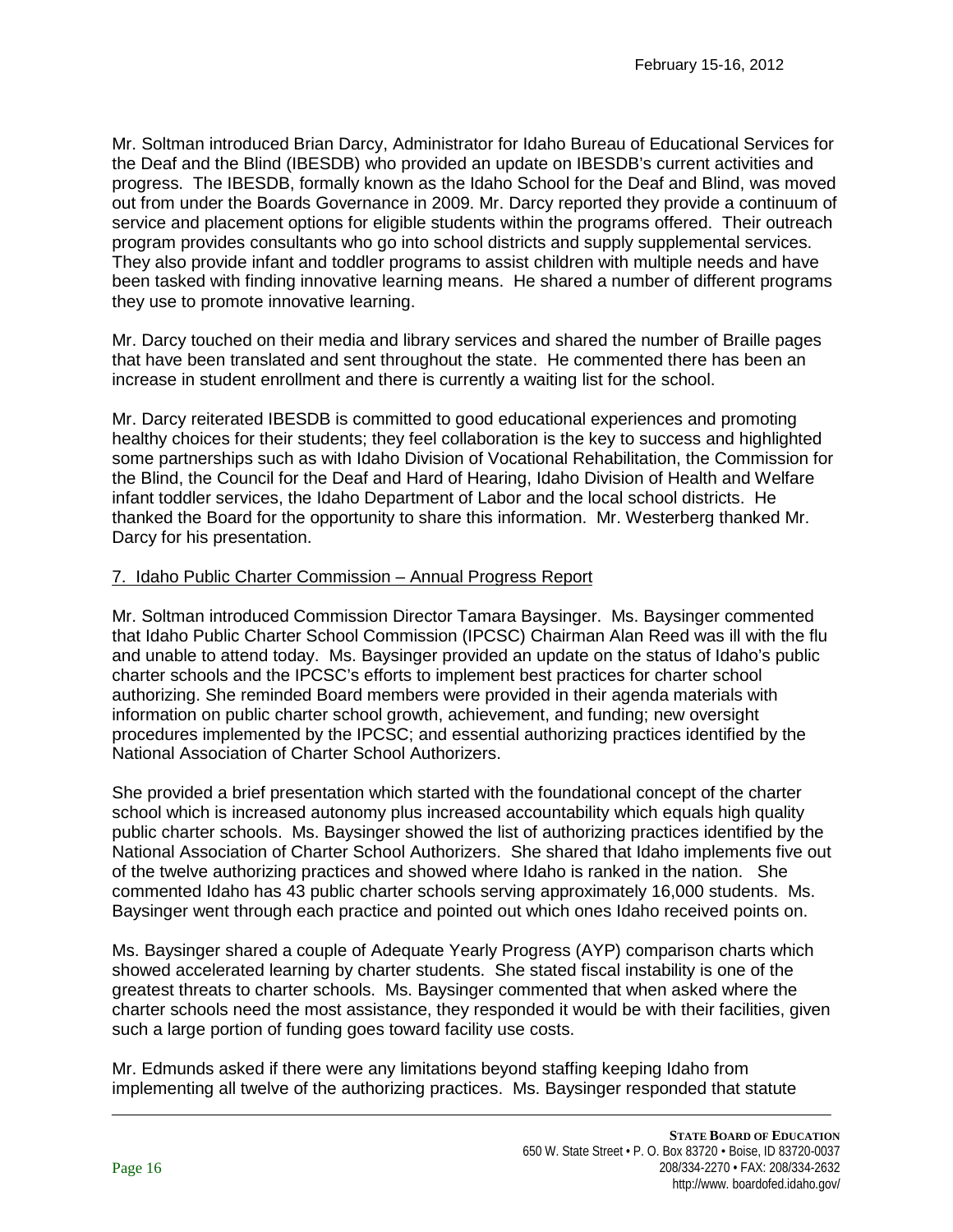would need to change in a number of areas. Mr. Edmunds asked if the AYP results were state or national. Ms. Baysinger responded they are state numbers. Mr. Edmunds asked if the charter schools collaborate with school districts. Ms. Baysinger said there is definitely interest, but the challenge will be finding a way to accomplish it.

There was unresolved discussion between Ms. Atchley and Ms. Baysinger about the proposed legislation and if there would even be a requirement for a public school in a district if the legislation gets approved.

Mr. Terrell commented in appreciation of Ms. Baysinger and her efforts with the Commission.

Dr. Goesling asked if there are efforts where there have been successful charter programs being moved into and adapted by a district. Ms. Baysinger responded in the affirmative that there have been ideas and concepts formed in public charter schools and later implemented in a district.

## 8. Plummer-Worley – Lakeside Elementary School Dedication

Mr. Soltman introduced Dr. Mike Rush from the State Board of Education who provided an update on the new Lakeside Elementary School in Plummer. Dr. Rush indicated the Plummer project has been successful. The students started school in their new building on Tuesday, January 17, 2012 and the school was officially dedicated on Friday, January 20, 2012. Dr. Rush and Board member Soltman attended the dedication. Dr. Rush stated that what has been done on the new school building has met or exceeded energy code requirements. Dr. Rush pointed out that the Panel, which was created by the Public School Facilities Cooperative Funding Program, identified and used state implemented best practices including development of education specifications, value engineering, constructability review, and commissioning – all of which improve quality and reduce cost. Dr. Rush indicated there are legislative changes which need to be made to the Public School Facilities Cooperative Funding Program to improve its process that were identified by the Panel during the project.

### 9. Alcohol Permits

Board member Soltman presented a brief background on this item. A listing of the permits issued for use was presented and included in the agenda materials for Board review.

Mr. Terrell commented the University of Idaho has done a good job in their reporting. He also commented he is still concerned in general with the number of permits issued to institutions.

### 10. Idaho State University – Faculty Governance

Board member Soltman presented brief remarks on this informational item. In the interest of time, he asked if Board members had any questions about the agenda materials they were provided on the matter. There were no further questions on the matter.

# **DEPARTMENT OF EDUCATION**

Superintendent Luna joined the meeting via teleconference at 10:50 to proceed with the Department of Education's section of the agenda. He turned the Department's portion of the agenda over to Luci Willits for presentation.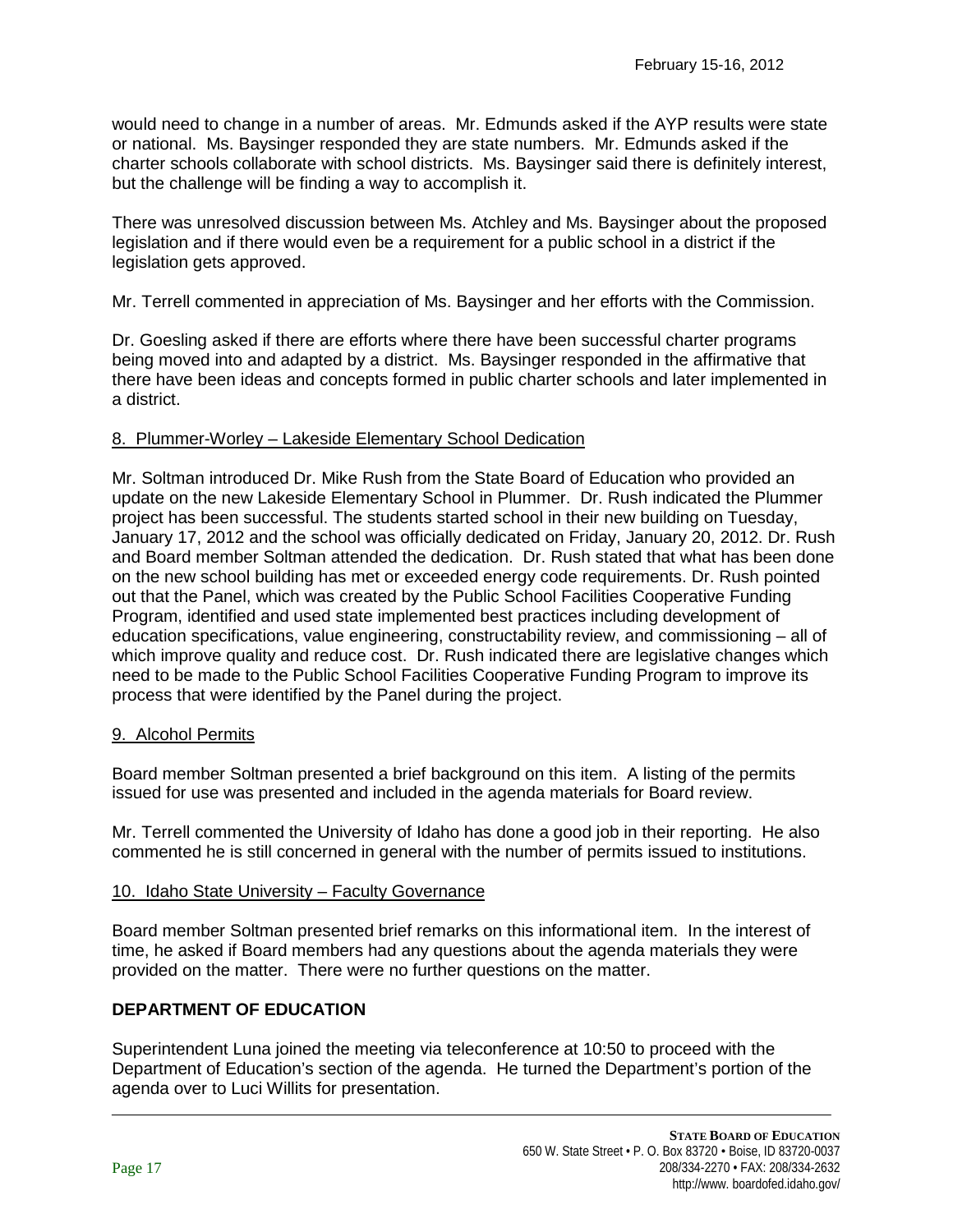# 1. Superintendent's Update

Superintendent Luna deferred the update until a later date in the interest of time.

# 2. Elementary Secondary Educations Act (ESEA) Waiver

# **BOARD ACTION**

**M/S (Soltman/Goesling): A motion to approve Idaho's application as corrected for ESEA Flexibility.** The motion passed unanimously. Mr. Westerberg expressed appreciation from the Board for the Department's work on this item.

Ms. Willits offered brief remarks about Idaho's new accountability system and the Elementary and Secondary Act (ESEA) wavier (also known as No Child Left Behind). She stated for the past ten years, schools have lived under the No Child Left Behind law. Currently, the law is a hindrance to further progress and the Department believes it has outlived this law.

Ms. Willits remarked they are here today to ask for a waiver and propose a new accountability system. She further commented the Department supports the waiver language entirely. The new accountability system is multi-faceted and uses multiple measures. Additionally, this waiver recognizes growth for every child. It is not a pass-fail system like No Child Left Behind.

Ms. Willits commented there were a number of participants in the ESEA Accountability Waiver Application focus group who suggested recommendations in the application materials. Incorporating growth measures along with existing achievement measures provides a more thorough measure of student academic performance. Additionally, the state will have the opportunity to improve the system as needed in the future.

Ms. Willits pointed out a typo on page 88 of the Board materials in the third bullet point. The word "not" should be omitted. Ms. Willits asked for approval to make this change to the waiver. Unanimous consent was granted to make the change to the waiver prior to submitting it to the U.S. Department of Education.

Mr. Terrell asked about the concept of a five star school. Ms. Willits responded that a school can become a five star school based on multiple measures; the rating is not pass-or-fail, it is based on growth measures.

# 3. Weiser School District No. 431 Tuition Waiver Idaho Special Education Manual Update

# **BOARD ACTION**

**M/S (Goesling/Soltman): To approve the request by Weiser School District No. 431 to waive a portion of the tuition rate charge for each individual student attending Weiser High School from Annex School District in Oregon for the 2011-12, 2012-13, and 2013-14, 2014-15 school years, subject to annual review by the Weiser School District Board of Trustees.** The motion passed unanimously.

There was no discussion.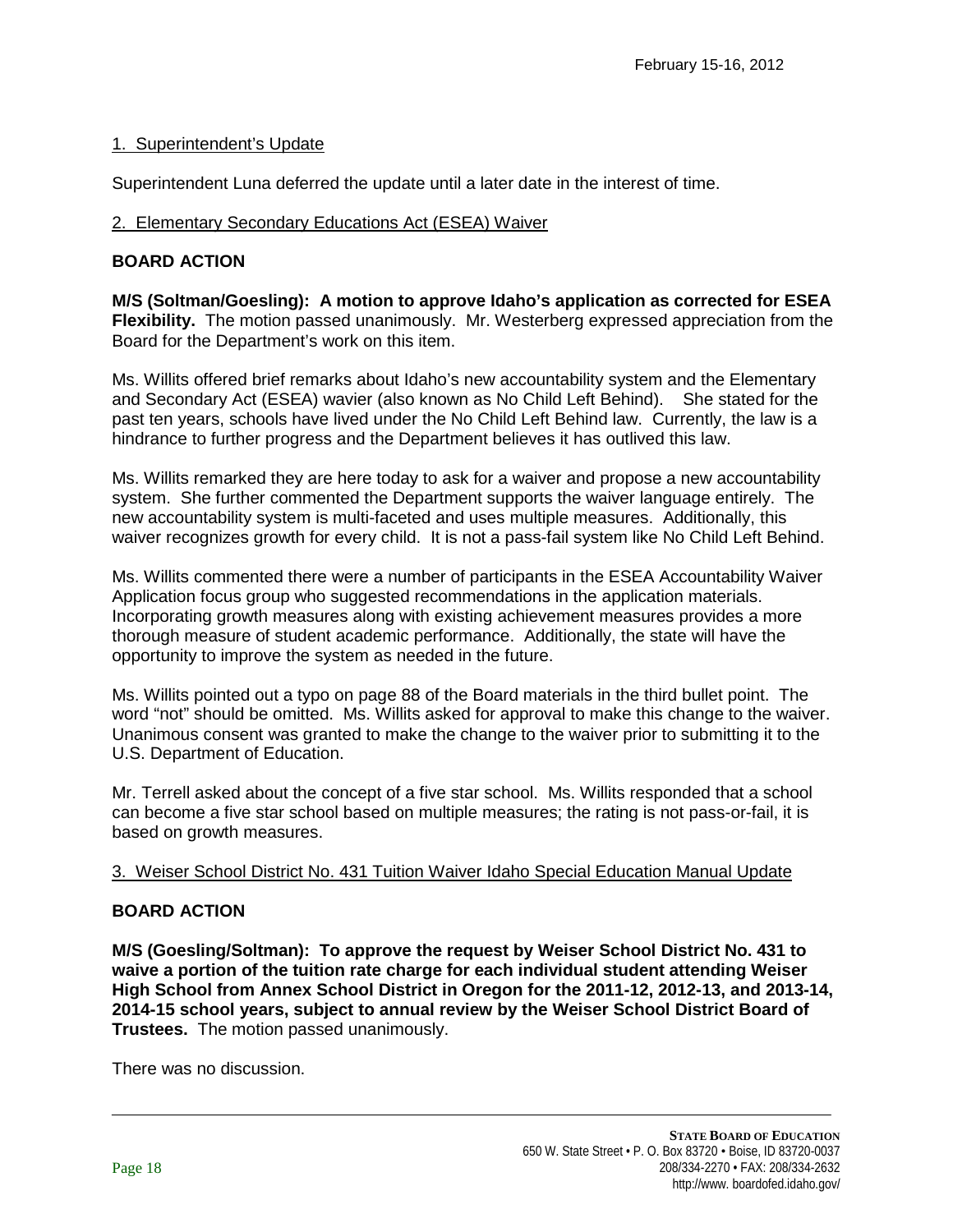# 4. Brigham Young University-Idaho – Full Program Review Team Report

# **BOARD ACTION:**

**M/S (Goesling/Lewis): A motion to accept the State Team Report, thereby granting program approval of ECE/ECSC Blended, Elementary Education, English Language Arts, Foreign Language, Health, Mathematics, Physical Education, Professional Technical Education (Foundation Standards), Agriculture Education, Family and Consumer Science, Science (Foundation Standards), Biology, Earth and Space Science, Physics, Social Studies (Foundation Standards), Economics, Geography, Government/Civics, History, Visual/Performing Arts (Foundation Standards), Drama, Music-NASM Accredited, and Visual Arts at Brigham Young University - Idaho.** The motion passed unanimously.

There was no discussion.

# **BOARD ACTION:**

**M/S (Goesling/Soltman): To accept the State Team Report, thereby granting conditional approval of the Chemistry program at Brigham Young University-Idaho.** The motion passed unanimously.

There was no discussion.

## 5. Northwest Nazarene University Superintendents Certification Program Focused Review Team Report

**M/S (Goesling/Atchley): To accept the State Review Team Report, thereby granting program approval at the target level for the Superintendents Certification Program at Northwest Nazarene University.** The motion passed unanimously.

There was no discussion.

# 6. Idaho Professional Standards Commission 2010-2011 Annual Report

Ms. Willits introduced this informational item and commented the materials related to this item were included in the Board's agenda materials. There was no discussion on the item.

# 7. Temporary Rule – IDAPA 08.0203.105 – On-line Learning Graduation Requirement

# **BOARD ACTION**

**M/S (Goesling/Soltman): To approve the temporary rule for high school graduation requirements IDAPA 08.02.03.007, 08.02.03.008, and 08.02.03.105.** The motion passed unanimously.

Ms. Willits introduced this item and gave a brief background and summary of the on-line learning requirement. The temporary rule is to remove the asynchronous course requirement from the rule.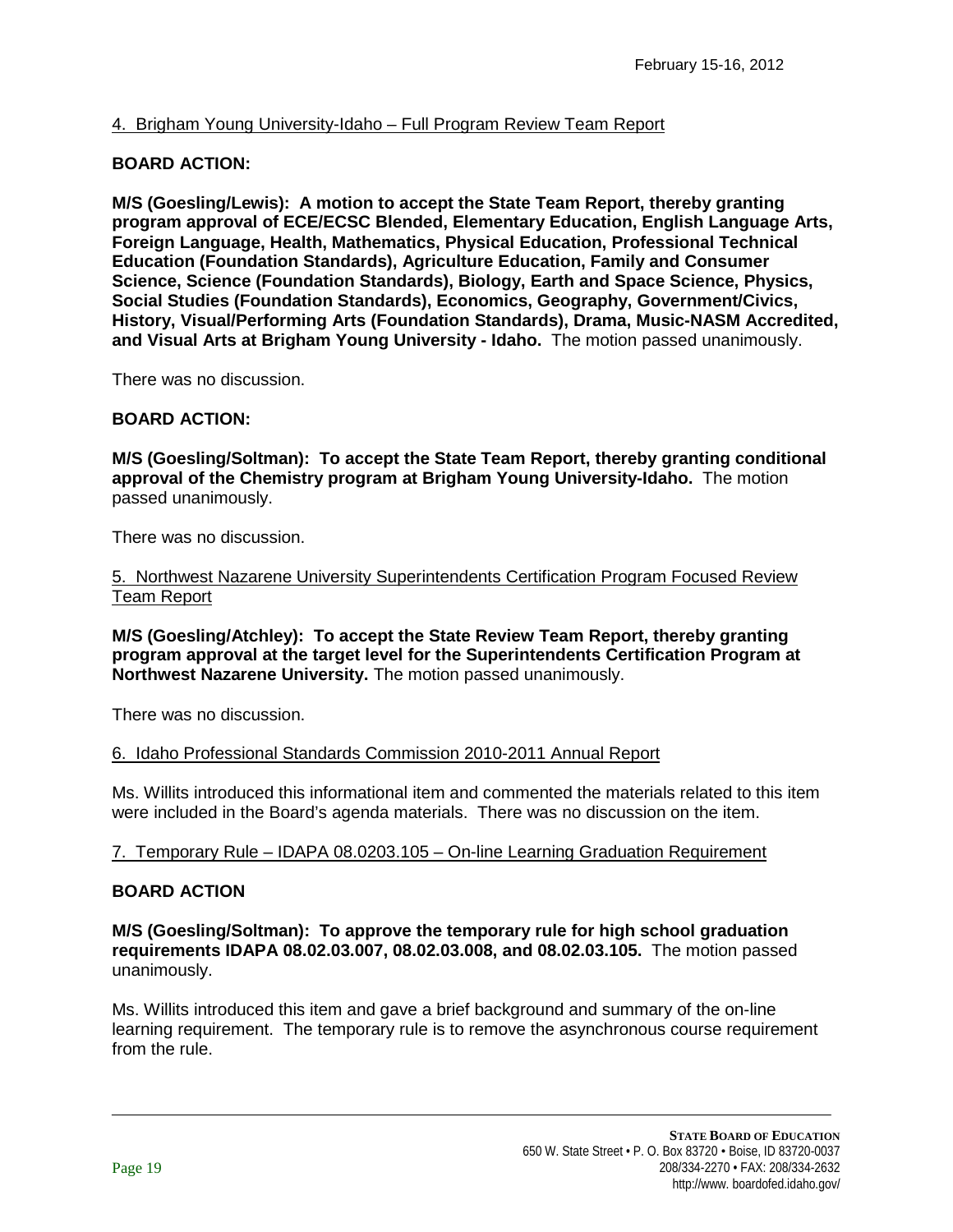Ms. Willits commented that previously, during presentation of the Board rule to the House and Senate Education Committee's the Idaho School Boards Association, the Idaho Education Association, and other local district representatives testified against the rule, specifically the asynchronous requirement. The organizations testifying against the rule agreed that if the asynchronous requirement was removed they would be in support of the rule. As a result of this, Superintendent Luna committed to bringing a temporary rule forward to the Board removing the asynchronous course requirement.

## 8. Request by the Boise School District for a waiver of IDAPA 08.02.03.105.01.d.iv.

# **BOARD ACTION**

**M/S (Goesling/Atchley): To approve the request by the Boise School District to waive the two credits of mathematics that are required to be taken in a student's senior year of high school for Student 1.** The motion passed seven-to-one; Mr. Lewis voted nay on the motion.

Mr. Lewis suggested the Board may want to consider other options for students where math or other subjects have been exhausted for the student.

**M/S (Goesling/Lewis): To deny the request by the Boise School District to waive the two credits of mathematics that are required to be taken in a student's senior year of high school for Student 2.** The motion passed seven-to-one; Mr. Soltman voted nay on the motion.

There was no discussion.

**M/S (Goesling/Atchley): To deny the request by the Boise School District to waive the two credits of mathematics that are required to be taken in a student's senior year of high school for Student 3.** The motion passed seven-to-one; Mr. Soltman voted nay on the motion.

Ms. Willits introduced this item brought forth by the Boise School District. There are three students who would like the graduation requirements waived. The parents of the students were present for questions along with Dean Jones from the Boise School District. If approved, those students would not be required to take math their senior year of high school.

Ms. Willits summarized student one has taken all the math courses available and currently offered by the Boise School District. Student one is an advanced student and is requesting the waiver because the student has exhausted the courses offered by the Boise School District and has completed the math required for their intended major in college. All of the students have excelled in mathematics courses

Ms. Willits summarized students two and three have excelled in mathematics and will have completed eight math credits prior to their junior year, but only four were in high school.

Mr. Westerberg asked if the local school district board has approved the waivers. Ms. Willits asked Mr. Jones to respond. He commented they have not approved nor disapproved the request. Ms. Willits commented the Department recommends waiving the first student's waiver, but recommends students 2 and 3 take an additional year.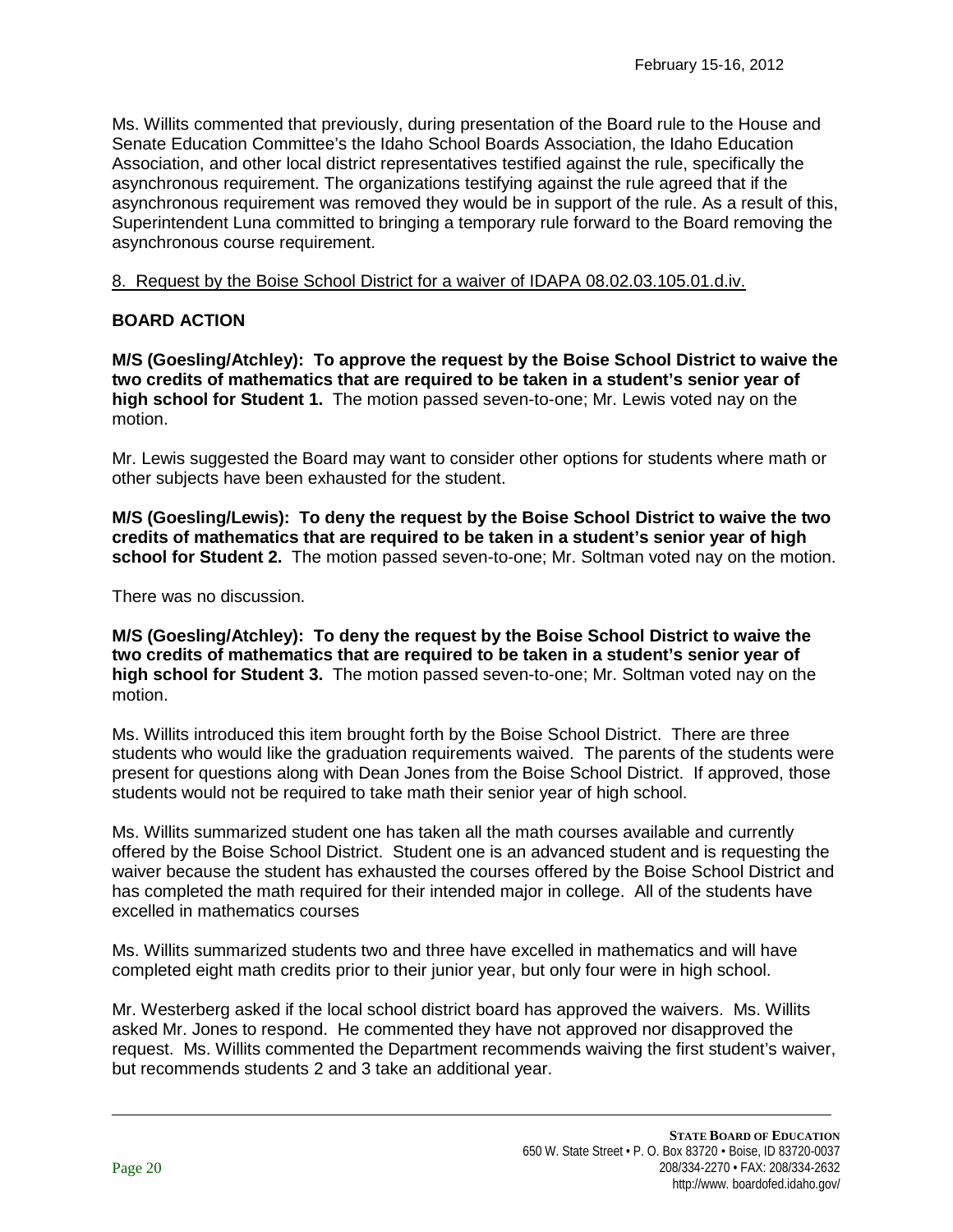Mr. Lewis acknowledged these students were high level students but expressed he was troubled that students were coming before the Board for waivers for these graduation requirements and asked if this had ever occurred before. Ms. Willits responded this was the first time to their knowledge. Mr. Jones commented the District followed the waiver procedure outlined in IDAPA rule. Dr. Rush commented the Board does have policies for alternative graduation requirements. In that case, there are parameters set out by the Board in which the school district sets out their own form of waivers and creates an alternative graduation path for students.

Mr. Lewis asked if those alternate paths were related to AYP. Ms. Willits responded that it is in regard to passing the ISAT because there is an alternate route for passing the ISAT.

Mr. Lewis was concerned about the Board being an arbiter for individual cases. He requested Board members consider additional thought on the matter going forward. Mr. Lewis felt something should be made in policy soon to address these types of graduation requirement issues.

Mr. Edmunds asked about a mechanism for changing waivers or changing policy. Mr. Westerberg recommended suggestions from IRSA be brought to the Board. Ms. Willits agreed the discussion should be within IRSA. She asked for action on at least the one student who has no other options for math this year.

Superintendent Luna was excused for the remainder of the meeting.

# **ATHLETICS**

# 1. Intercollegiate Athletics – Financial Reports

# **BOARD ACTION**

**M/S (Atchley/Soltman): To accept the Intercollegiate Athletic Reports for Boise State University, Idaho State University, University of Idaho and Lewis-Clark State College, as presented.** The motion passed unanimously. Board member Luna was absent from voting.

Ms. Atchley introduced this information item and stated the Athletics Reports were presented to the Board members in their agenda materials with no changes. Ms. Atchley noted all athletic revenue and expenditures are in the black for this fiscal year, which is good news for the institutions. Additionally, Ms. Atchley noted the Athletic Committee will be using these reports during their discussion on caps for athletic programs in general which will be presented as a policy change a the next meeting.

### 2. Intercollegiate Athletics Department – Employee Compensation Report

Board member Atchley introduced this item for informational purposes and commented the Employee Compensation Reports were provided in the agenda materials to Board members.

Dr. Goesling asked about the quality of the meetings the Athletic Committee had with presidents. Ms. Atchley said they were pleased with the responses of presidents to the meetings and the questions presented. There was no further discussion.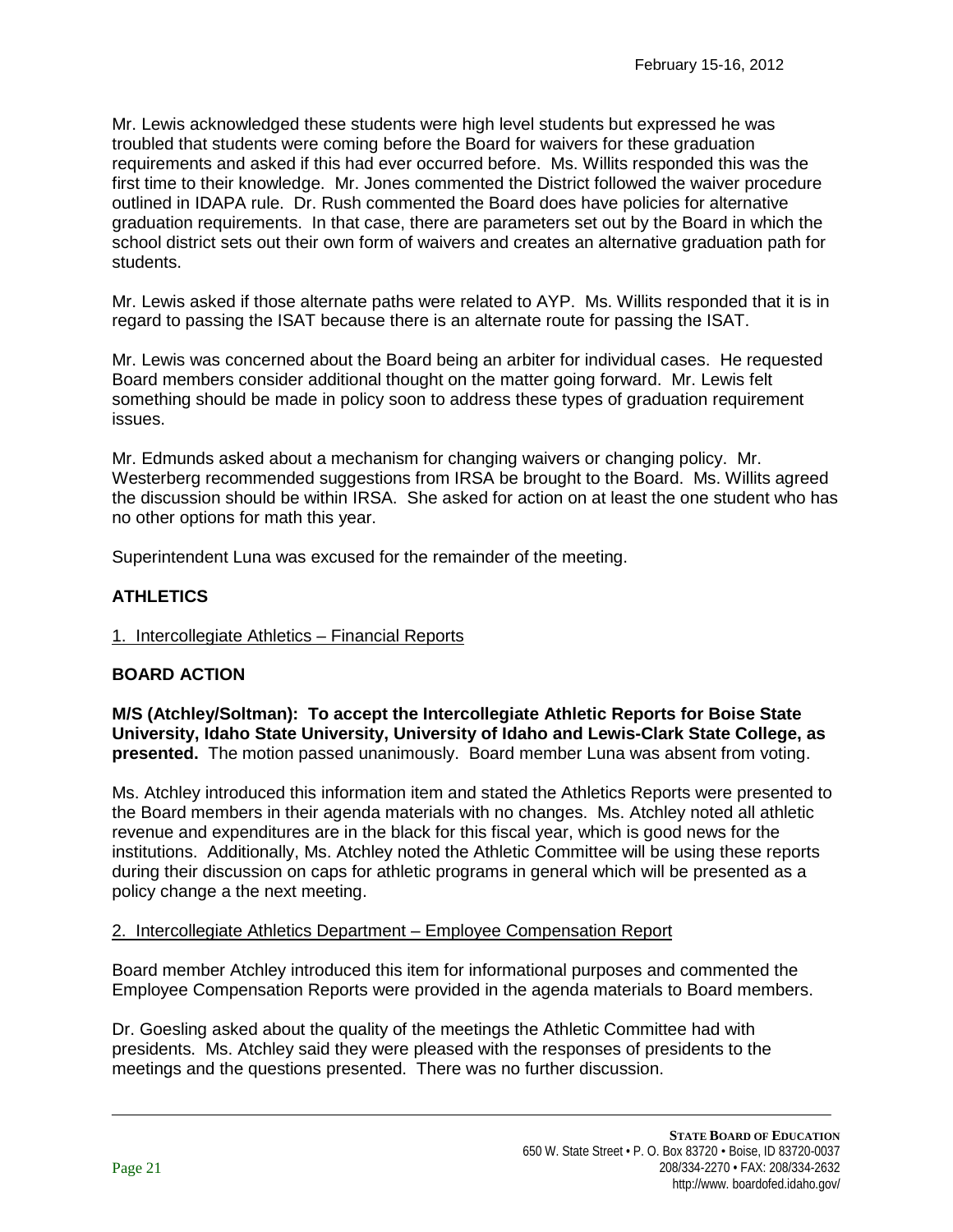# **BUSINESS AFFAIRS AND HUMAN RESOURCES**

## **Section I – Human Resources**

### 1. Amendment to Board Policy – Section II.G.1.b. – Second Reading

**M/S (Terrell/Atchley): To approve the second reading of the amendments to Board Policy II.G.1.b., as presented.** The motion passed unanimously. Board member Luna was absent from voting.

Mr. Terrell introduced the item and commented is the second reading to allow institutional authority to offer multi-year contracts for non-tenure track faculty.

Mr. Soltman pointed out there was a change between the first and second reading.

Mr. Westerberg asked about the opportunity to do three year contracts by non-tenured staff. He asked if the Board approves this policy, what will change in practice and how many multi-year contracts will this impact.

Provost Baker said if approved, those contracts will be monitored closely and multi-year contracts would be used sparingly, typically in professional areas. He indicated the contracts have contingencies as well that if a faculty member is not working out they may be dismissed before the three years are up.

Mr. Terrell commented in lieu of single year contracts, some faculty are looking for more stability in longer term contracts. Mr. Westerberg offered his comments about three year contracts, expressing concern they may be adverse to the institution.

## 2. Amendment to Board Policy – Section II.I.4. – First Reading

**M/S (Terrell/Soltman): To approve the first reading of the amendment to Board Policy II.I., as presented.** Mr. Lewis voted nay; Board member Luna was absent from voting. The motion passed 6-to-1.

Mr. Terrell introduced the item commenting that this policy clarifies the power and delegation to the institution presidents to manage their workforce and aligns policy with current practice.

Mr. Lewis asked if the notification portion was at issue with this policy. Mr. Freeman clarified it was and the proposed change would give the president's power to designate alternative holidays and eliminate the reporting process. Mr. Lewis asked if they feel it is not necessary to bring the reporting before the Board. Mr. Freeman commented that is correct.

# **BUSINESS AFFAIRS AND HUMAN RESOURCES**

### **Section II – Finance**

1. Amendment to Board Policy – Sections V.B., D., & V. – Second Reading

# **BOARD ACTION**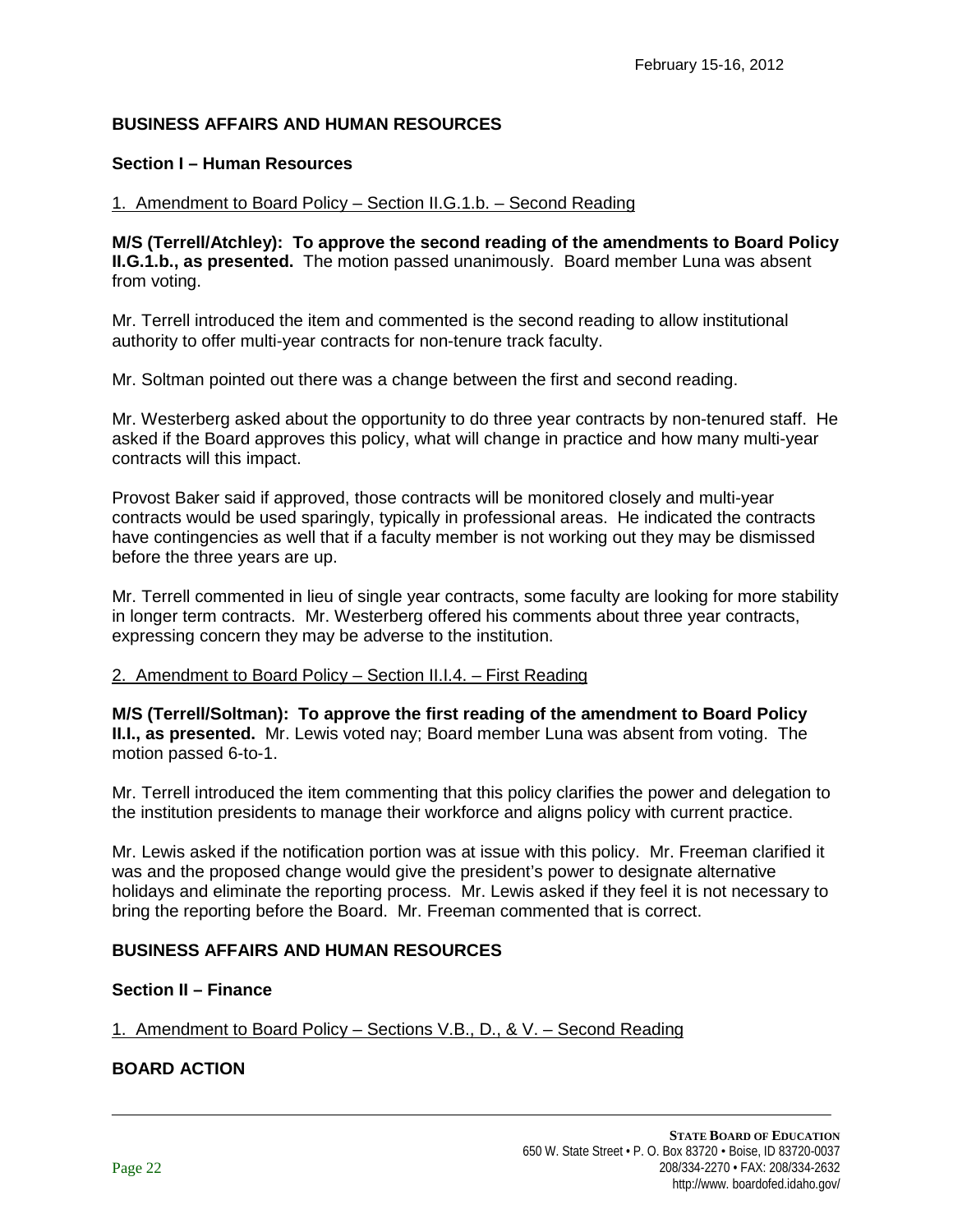**M/S (Terrell/Soltman): To approve the second reading of the amendments to Board Policy V. B., D., and V., as presented.** The motion passed unanimously. Board member Luna was absent from voting.

Board member Terrell introduced this item and indicated it was the second reading for these sections. There was no discussion.

## 2. Amendment to Board Policy – Section V.C. – Second Reading

# **BOARD ACTION**

**M/S (Terrell/Goesling): To approve the second reading of proposed amendments to Board Policy Section V.C., as presented in attachment 1.** The motion passed unanimously. Board member Luna was absent from voting.

Board member Terrell introduced this item as a second reading of Board policy Section V.C. which currently places limitations on institution and agency spending authority, irrespective of legislative spending authority. There were no changes from the first reading and staff recommends approval. There was no discussion.

### 3. Amendment to Board Policy – Section V.N. – Second Reading

### **BOARD ACTION**

**M/S (Terrell/Soltman): To approve the second reading of proposed amendments to Board Policy Section V.N., as presented in attachment 1.** The motion passed unanimously. Board member Luna was absent from voting.

Board member Terrell introduced this item as a second reading of Board policy V.N. He commented that staff concurs with all suggested changes from the University of Idaho except applying the 20% indirect rate between the Board office (or agencies governed by the Board) and an institution. Staff also revised reporting dates in paragraph 2 and 3.b.(2) from June to August. Staff recommends approval of the policy revisions as submitted.

Mr. Lewis asked for staff to comment on the indirect rate and any concerns. Mr. Freeman responded that historically the Board office has not paid an indirect rate for funds that flow through the office. The Board allocates those funds out and the institutions have not collected an indirect rate from those funds. Mr. Freeman commented in the process of updating and clarifying the Board policy, what they included in the policy is a clear statement that there is no indirect cost recovery for funds that flow through the office of the Board of Education or agencies governed thereby. Dr. Rush clarified there is no change in what the Board is doing presently, they are essentially aligning policy.

Dr. Goesling asked the University of Idaho for their response. Ron Smith from the University commented they are supportive of the language. Mr. Freeman pointed out a correction in the second reading which should read "Paragraph 3.a.1.i" instead of 3.a.1.

### 4. Amendment to Board Policy – Section V.R. – Second Reading

### **BOARD ACTION**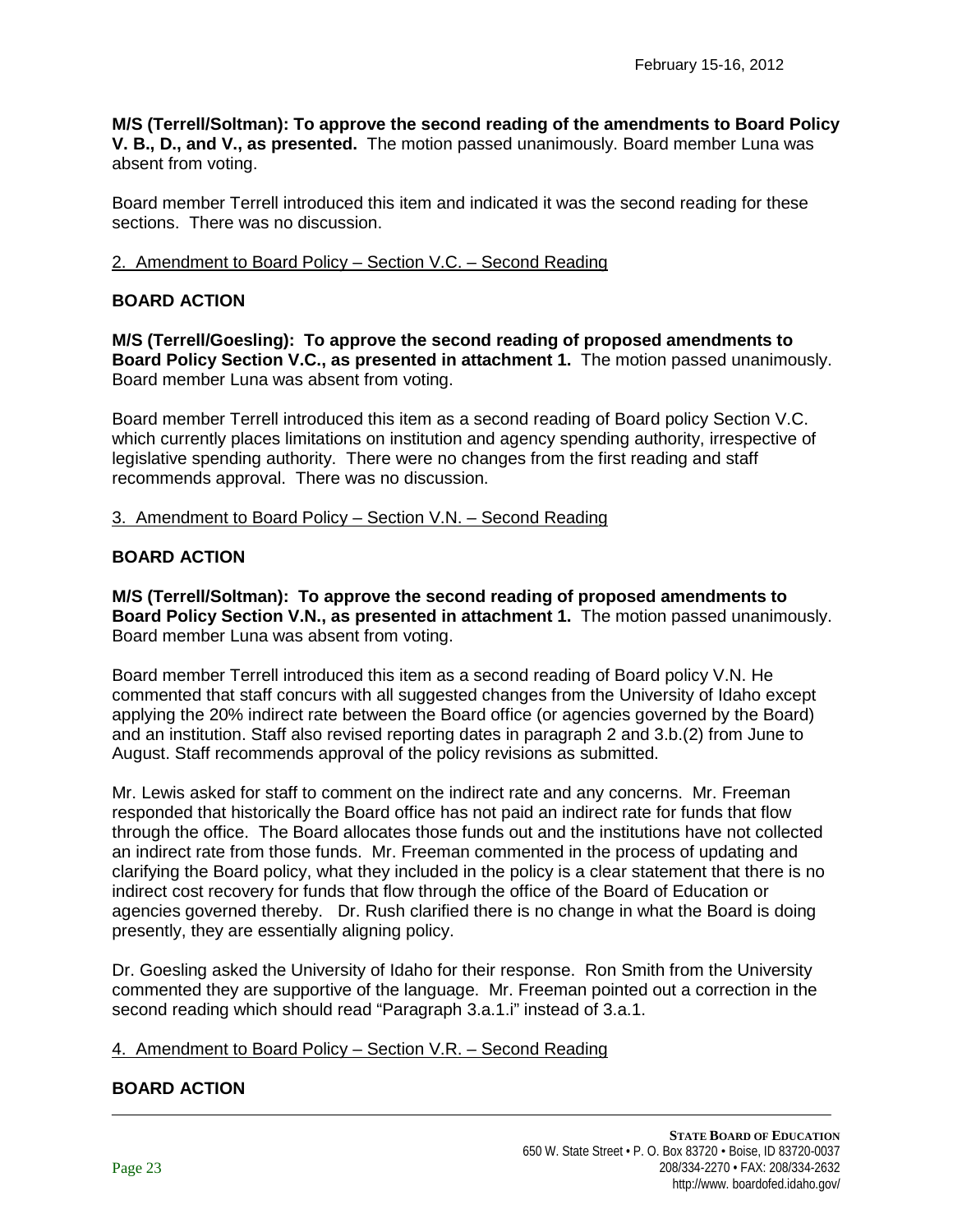**President Westerberg requested unanimous consent to return this item to BAHR. There were no objections.** Board member Luna was absent from voting.

Mr. Terrell introduced this item and commented the Board approved the first reading to amend Board policy on Professional Fees and Self-support Fees. Several institutions expressed concern about first reading changes to the Professional Fee policy. Staff re-wrote the paragraph in an attempt to distinguish professional degree programs from academic degrees. Mr. Terrell asked staff to provide a summary of those changes.

Mr. Freeman pointed out changes between first and second reading which were also provided to Board members in their agenda materials. Mr. Freeman walked the Board members through the changes and commented staff tried to clarify the academic definition. The proposed revisions help distinguish professional fee programs from self-support fee programs, and establish a clear process for program approval.

Mr. Lewis felt this was a significant change since first reading and expressed concern about the changes in the second reading. Mr. Lewis felt it was a substantial change in direction, and the changes affect the intent of the policy.

Mr. Westerberg agreed with Mr. Lewis' comments in that it changes the initial intent of what the policy was. Mr. Terrell recommended taking this item back for revision and returning it for a first reading, after looking at the changes in entirety.

Mr. Westerberg offered an additional comment that the initial direction was to clarify, and he feels the new revisions broadened the policy. Mr. Terrell asked if there was any instruction from the Board on where this policy should go. Mr. Westerberg reiterated the intent is to clarify the policy. Mr. Lewis felt they were closer in the first reading than the second reading on where the policy should go.

At this time during the meeting, President Westerberg excused the members for lunch. Upon returning to the agenda after lunch, Ms. Atchley was excused from the meeting at 1:00 pm.

# 5. Boise State University – Park & Ride Lot Purchase

# **BOARD ACTION**

**M/S (Terrell/Goesling): To approve the request by Boise State University to purchase two parcels of real property totaling 2.31 acres (parcels R2320000190 and R2320000200) in connection with the development of a community park and ride parking lot and bus storage facility for an amount not to exceed \$1,410,000, and to authorize the University's Vice President for Finance and Administration to execute all necessary documents on behalf of the Idaho State Board of Education.** The motion passed unanimously. Board members Luna and Atchley were absent from voting.

Mr. Terrell introduced this item. He commented the University will commit \$274,152 to the project to be combined with federal grant funds of \$1,944,879 for a total project budget of \$2,219,031.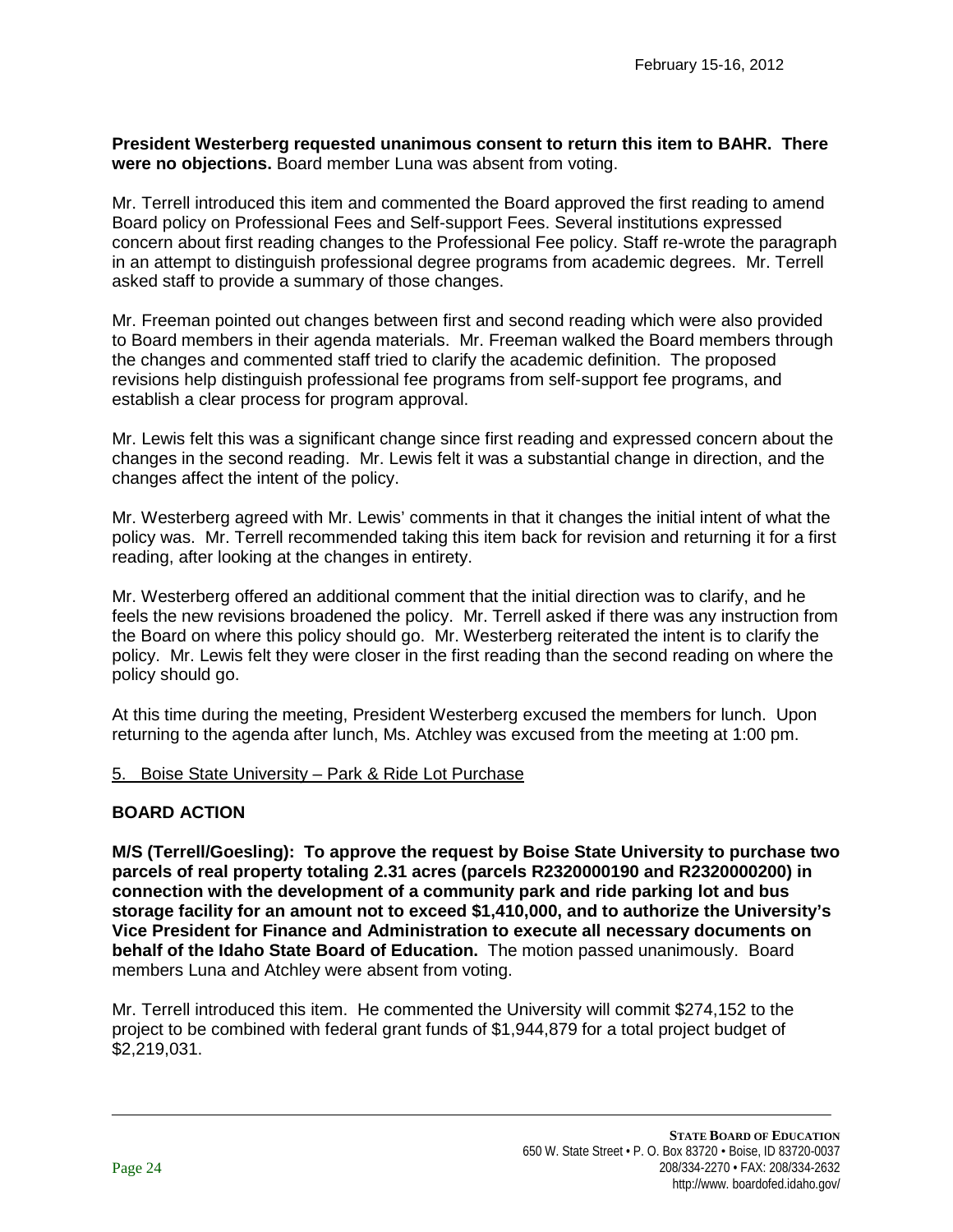Mr. Terrell summarized this is a request by BSU for approval for the purchase of real property. The intended use of the property is for an off-campus community park and ride parking lot. The appraised value for both parcels is \$1.41M. The 2011 assessed value is \$541,700 for parcel R232000190 and \$399,100 for parcel R2320000200; down from \$637,300 and \$469,600, respectively, from last year when BSU identified the properties.

### **At this time, President Westerberg requested unanimous consent to move to item 7 on the agenda and then return to item 6 after 2:00 pm.**

# 6. Boise State University – Authorization for Issuance of General Revenue Refunding Bonds

# **BOARD ACTION**

**M/S (Soltman/Edmunds): To approve the finding that the Bronco Stadium Expansion Phase I is economically feasible and necessary for the proper operation of the University and to approve a Supplemental Resolution for the Series 2012A Bonds, the title of which is as follows: A SUPPLEMENTAL RESOLUTION of the Board of Trustees of Boise State University authorizing the issuance and sale of (i) General Revenue Bonds, Series 2012A, in the principal amount of up to \$33,330,000; authorizing the execution and delivery of a Bond Purchase Agreement and providing for other matters relating to the authorization, issuance, sale and payment of the Series 2012A Bonds, and to direct Board staff to provide written notification of final Board approval to the Joint Finance-Appropriations Committee within ten business days.** 

**Roll call vote was taken and the motion carried unanimously.** Mr. Terrell abstained from voting. Board members Luna and Atchley were absent from voting.

At this time Board Member Terrell excused himself from discussion and voting on this agenda item. Mr. Terrell turned the item over to Mr. Soltman for discussion. Mr. Soltman introduced Stacy Pearson from BSU for comment and overview. Ms. Pearson thanked the Board members for their patience today in waiting for presentation of this item. She introduced JoEllen Dinucci, BSU's Associate Vice President of Finance and Administration, and Richard King, underwriter from Barclay's Capital. Ms. Pearson stated they are here today for the final approval for the financing of the Football Complex the Board approved in December. Ms. Pearson added that they will have the opportunity to refund some outstanding debt as well.

Ms. Pearson stated the project is still budgeted for \$22 million in total costs, with private gifts and pledges totaling \$4.5 million and bond proceeds from new debt totaling \$17.5 million. Ms. Pearson clarified the \$4.5 million is the cash available now and the \$17.5 million is the amount they are borrowing to complete the project. Additionally, there is another \$7.8 million in pledges coming to maturity between 2013 and 2016 that will be able to make the debt payments on the bonds through 2019. Ms. Pearson commented fundraising will continue on the project. The Athletics Department will continue to make the payments on the bonds. Ms. Pearson discussed briefly how the debt services will be paid and other materials provided to Board members in the packet from Boise State University. Ms. Pearson asked if there were any questions.

Mr. Lewis asked how much of the bond amount was dedicated to refunding and how much would be dedicated to the Athletic Complex. She responded the details of the information was contained in the packet materials and the refunding principle is \$16,815,000, so the savings to the university of \$1.3 million.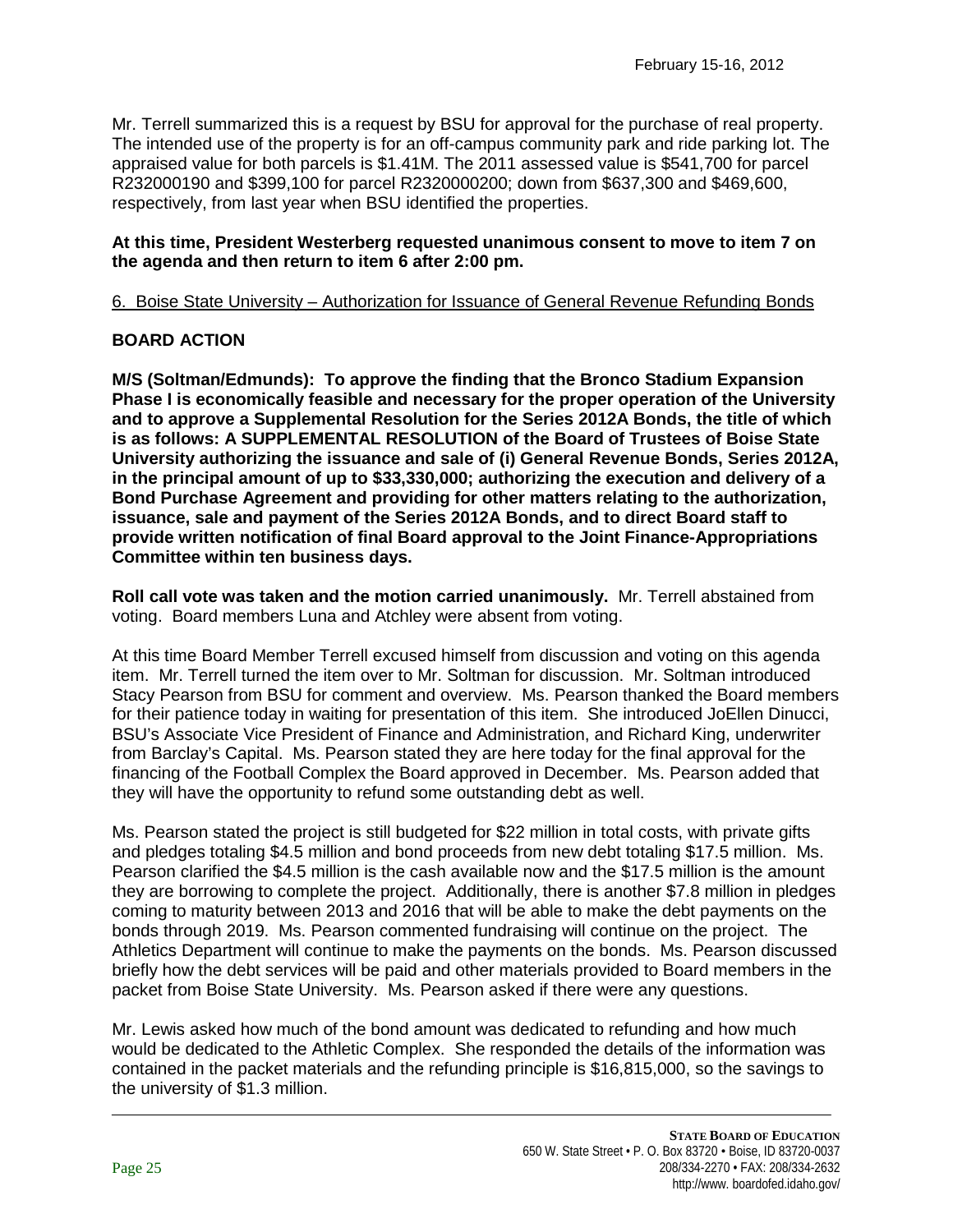Dr. Goesling asked what the other academic or building fees would be over the next ten or twenty years. Ms. Pearson responded they are looking at a science and engineering building and the remaining debt capacity will stay around 8%; the debt would stay around the 6% to 6.5% range.

Ms. Pearson asked Ms. Dinucci to walk through the packet Board members received. Ms. Dinucci provided an overview of the materials which contained replacement pages; a bond sizing analysis showing final amounts, interest rates and maturities on the bonds; final supplemental bond resolution showing rates and maturities of the bond; and a new Appendix A (schedule I) to Bond Purchase agreement showing rates and maturities.

Mr. Edmunds queried generally speaking not exclusive of this item, if the 8% level of indebtedness is still appropriate and requested BAHR walk the Board through how the calculation was made.

Mr. Lewis asked if they were extending the term of the existing bond. Ms. Pearson responded they would not extend the term and would rather pay it off sooner.

# 7. Lewis-Clark State College – Fine Arts Building Remodel, Planning & Design

## **BOARD ACTION**

**M/S (Terrell/Soltman): To approve the continuation of the Lewis-Clark State College Fine Arts Building remodel ("design-bid-build") project into the detailed planning and design phase, as recommended by the Division of Public Works and the Permanent Building Fund Advisory Council, with an estimated design budget of \$200,000 which has been sourced from the Idaho Permanent Building Fund.** The motion passed unanimously. Board members Luna and Atchley were absent from voting.

Mr. Terrell introduced the item commenting this project, for which Permanent Building Fund Advisory Council (PBFAC) funding has already been approved, is on track and ready to proceed into planning and design. Completion of the project will restore usability and efficiency to this once-elegant facility. Staff toured the Fine Arts Building with the PBFAC last September. The older section of the building is functionally obsolete in its current condition. Staff recommends approval.

# 8. Lewis-Clark State College – Refinance Current Student Fee Refunding Revenue Bond

# **BOARD ACTION**

**M/S (Terrell/Goesling): To approve the request by Lewis-Clark State College to refinance the current revenue bond financing for the Student Union Building and related facilities through a new five or six year note from Wells Fargo Bank, N.A. for a total of \$3,000,000 at an interest rate not to exceed four (4) percent (secured by student fees) by signing a Board Authorizing Resolution and Board Office Certification in substantial conformance with Attachment 1 as presented; and to authorize the college's Vice President for Finance & Administration to execute any necessary documents on behalf of the Board of Trustees.** The motion passed unanimously. Board members Luna and Atchley were absent from voting.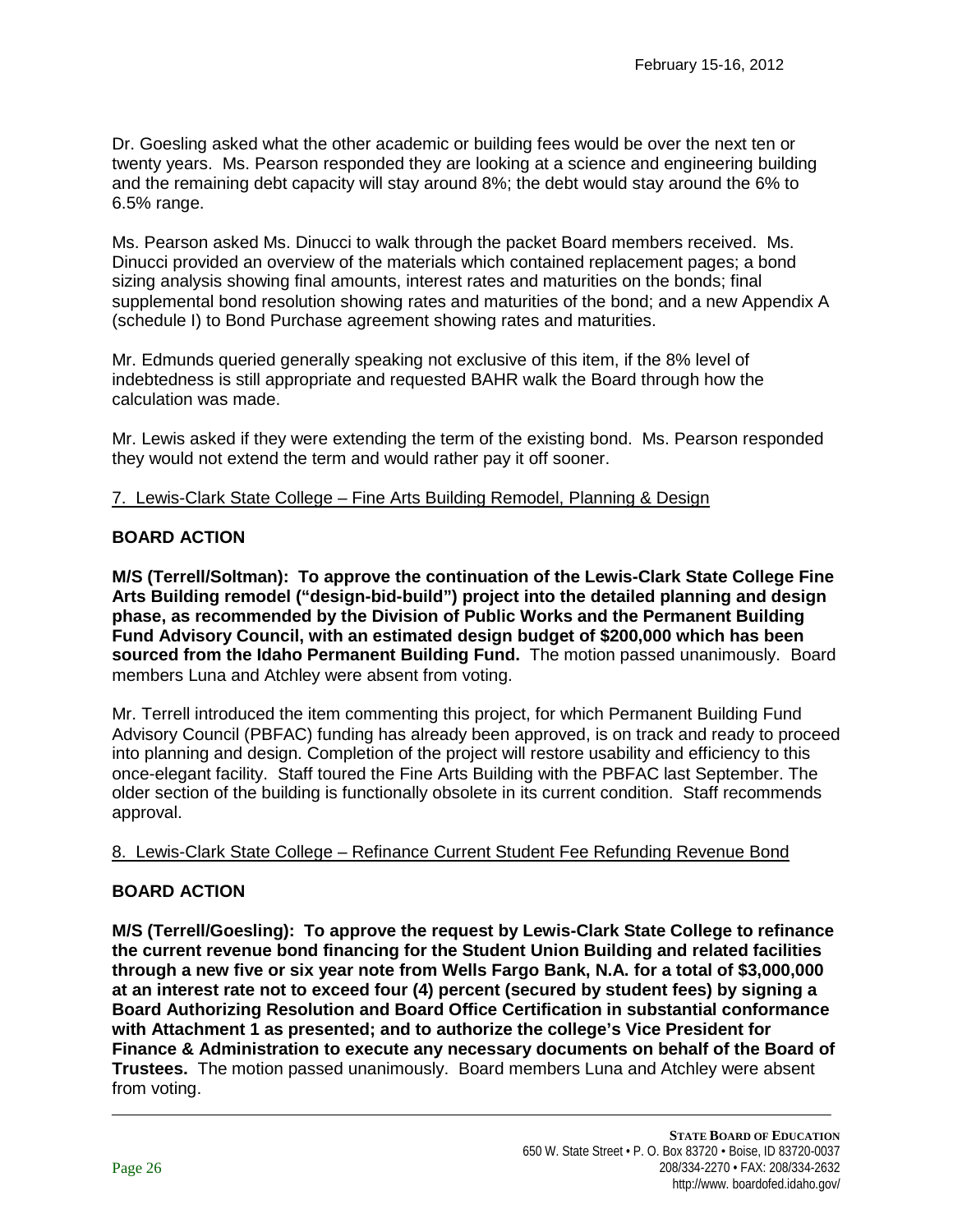Mr. Terrell introduced the item while Mr. Freeman provided a handout to the Board. Mr. Terrell turned the time over to Chet Herbst from LCSC for a summary. Mr. Herbst summarized that Lewis-Clark State College has identified an opportunity to take advantage of historically low interest rates by refinancing the balance of its current revenue bonds. The college stands to reduce both the debt principal and interest through this refinancing.

# 9. Eastern Idaho Technical College – City of Idaho Falls, Public Right-of-Way and Easement

# **BOARD ACTION**

**M/S (Terrell/Soltman): To approve the request by Eastern Idaho Technical College to grant the City of Idaho Falls a public right of way of 0.25 acres and permanent easement of 0.18 acres in substantial conformance with the documents submitted to the Board as Attachments 1 and 2, to authorize the College's Vice President for Finance and Administration to execute all necessary related documents, subject to prior review by Board counsel.** The motion passed unanimously. Board members Luna and Atchley were absent from voting.

Mr. Terrell introduced the item and commented this is a request by EITC for the approval of a right of way and permanent easement to the City of Idaho Falls. This is a friendly and mutually beneficial agreement to help ease traffic congestion on a major arterial roadway fronting the campus. Staff recommends approval.

# **INSTRUCTION, RESEARCH, AND STUDENT AFFAIRS**

# College and Institutions Mission Statements

The work session discussion for this item occurred on Wednesday, February 15, 2012. Board member Edmunds confirmed that the Board members had all received and reviewed the revisions to the Mission Statements before considering the motions before them today.

# **BOARD ACTION**

**M/S (Edmunds/Soltman): To approve Boise State University's Mission Statement and Core Themes as amended.** The motion passed unanimously. Board members Luna and Atchley were absent from voting.

There was no discussion.

**M/S (Edmunds/Soltman): To approve Idaho State University's Mission Statement and Core Themes as amended.** The motion passed unanimously. Board members Luna and Atchley were absent from voting.

There was no discussion.

**M/S (Edmunds/Soltman): To approve the University of Idaho's Mission Statement and Core Themes as amended.** The motion passed unanimously. Board members Luna and Atchley were absent from voting.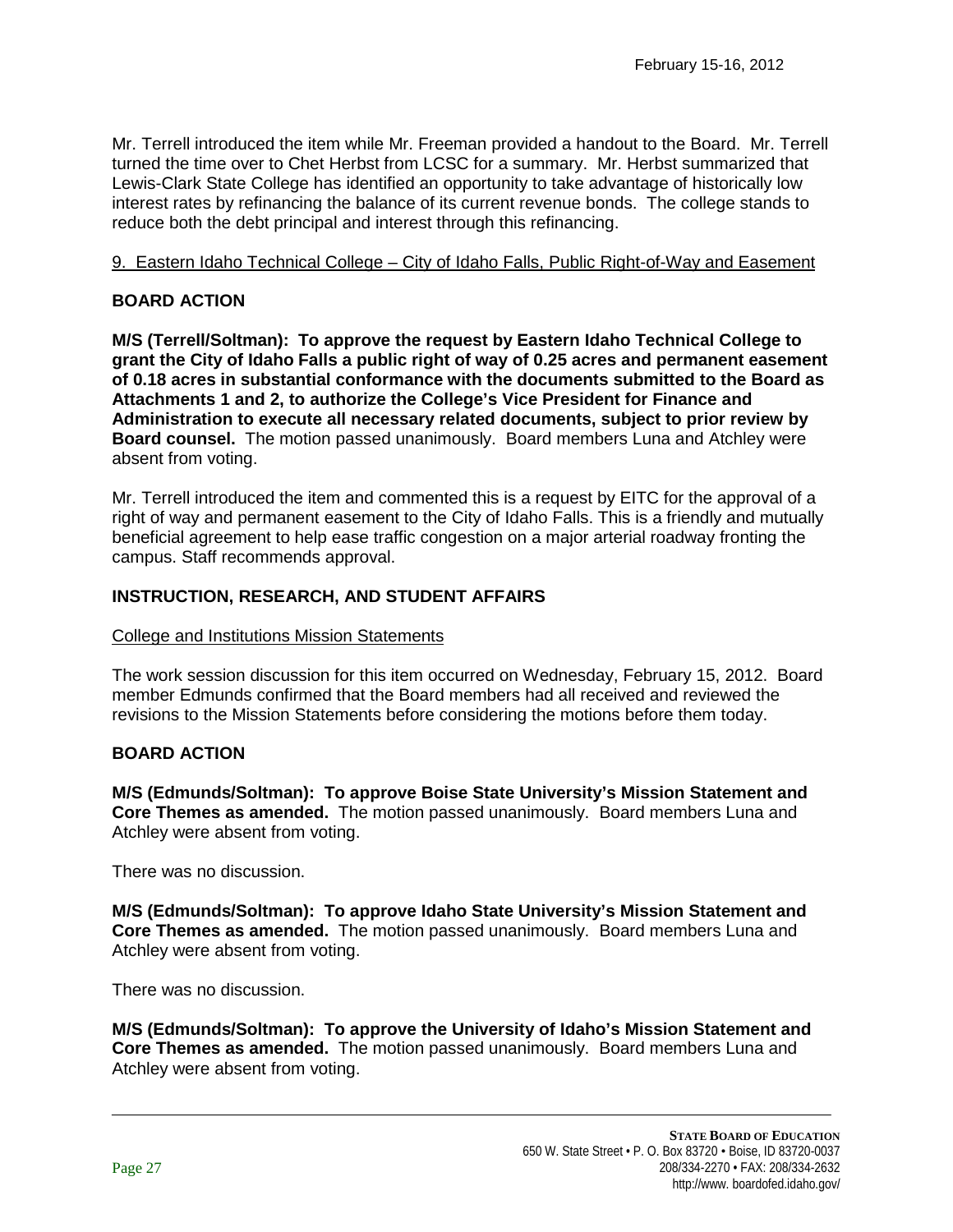President Nellis requested to go on record as strongly opposing removal of the word "flagship" from their Mission Statement. He stated the recognition of the University of Idaho as a flagship university has a 123 year history and the institution is a part of the fabric of Idaho as a land grant institution. He further commented the term reflects the institution's leading public research university status based on national criteria through the National Science Foundation. Additionally, President Nellis felt it would reflect negatively on the continued success of the university. President Nellis opposes the change to the University of Idaho's Mission Statement.

Board Member Edmunds responded that the Board has received significant input from faculty and students, and are not trying to take away from the university. He commented the Board recognizes and values what the University of Idaho does for the state. Mr. Edmunds said he felt it was a matter of interpretation on the use of the word "flagship."

Mr. Lewis pointed out after the motion that "flagship" is actually a new word used in the Mission Statement. In looking at the Mission Statement over the last five-six years, the word has not been in the Mission Statement. Mr. Lewis further expressed that he hoped people would not interpret this as the Board taking something away from the institution and he felt the change is consistent with what the Mission Statement has been.

**M/S (Edmunds/Soltman): To approve Lewis-Clark State College's Mission Statement and Core Themes as amended.** The motion passed unanimously. Board members Luna and Atchley were absent from voting.

There was no discussion.

**M/S (Edmunds/Goesling): To approve Eastern Idaho Technical College Mission Statement and Core Themes as submitted.** The motion passed unanimously. Board members Luna and Atchley were absent from voting.

There was no discussion

1. Idaho WWAMI Admissions Committee

# **BOARD ACTION**

**M/S (Edmunds/Terrell): To approve the appointment of Dr. Rodde Cox and Dr. Kelly Anderson as Idaho members of the WWAMI Admissions Committee for a term of three years commencing July 1, 2012.** The motion passed unanimously. Board members Luna and Atchley were absent from voting.

Mr. Edmunds introduced the item and also introduced Dr. Mary Barinaga, the Assistant Regional Dean for the Idaho WWAMI program, who offered comments on the recommendations for the Idaho WWAMI Admissions Committee.

The Idaho WWAMI Admissions Committee consists of four physicians from Idaho who interview Idaho students interested in attending the University of Washington School of medicine. The members of the Idaho WWAMI Admissions Committee serve three-year terms which are renewable once for an additional three years. The Committee has forwarded their recommendation to appoint Dr. Rodde Cox of Boise and Dr. Kelly Anderson of Idaho Falls to the University of Washington School of Medicine Committee on Admissions. A total of 80 Idaho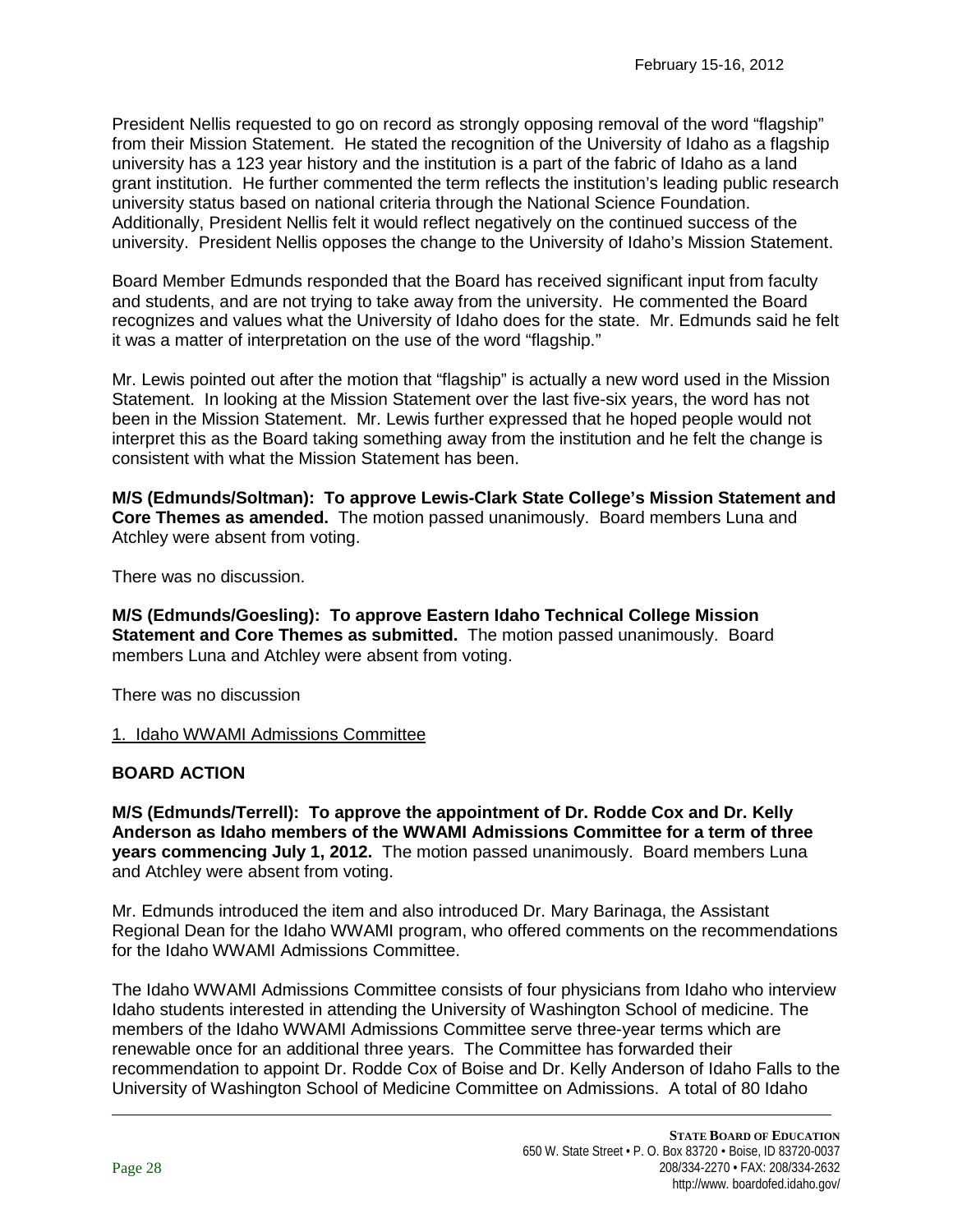students receive medical education through the WWAMI program each year. Staff recommends approval.

## 2. Boise State University – Proposed Changes to Existing Masters of Business Administration Program

# **BOARD ACTION**

**M/S (Edmunds/Soltman): To approve the request by Boise State University to create two new tracks in their existing Master of Business Administration program.** The motion passed unanimously. Board members Luna and Atchley were absent from voting.

Mr. Edmunds introduced the item. Mr. Lewis requested further discussion on the item. Dr. Schimpf from BSU provided an overview of the program and also introduced Dr. Kirk Smith, Associate Dean of the College of Business and Economics, to participate in the discussion.

Dr. Schimpf commented that demand for the MBS program has driven this request. He further summarized both programs, which will result in two tracks that will better serve the needs of the community. The daytime track will be designed for full-time students who enter without an undergraduate business degree. The evening track will be designed for part-time students who are currently working and may or may not already have an undergraduate business degree. The proposed change better fits the different student populations that need to be served. The daytime, full-time program fits those individuals with very limited work experience and who are trying to get their careers started. The evening, part-time program fits those with work experience who are trying to create career options while they work full-time. Approval of the proposed changes will allow BSU to provide greater flexibility and more options for students.

Mr. Lewis asked if they are two separate programs. Dr. Smith clarified they are not separate programs, just offerings at different times during the day.

3. University of Idaho – Approval of Notice of Intent - Bifurcation of existing Master of Science and Master of Education in Counseling and Human Services

# **BOARD ACTION**

**M/S (Edmunds/Soltman): To approve the request by the University of Idaho to restructure the existing master degree program into two majors of study, 1) Rehabilitation Counseling and Human Services; and 2) School Counseling.** The motion passed unanimously. Board members Luna and Atchley were absent from voting.

Mr. Edmunds introduced the item. Mr. Lewis felt it was important to point out how the program would be split, commenting the school counseling portion would continue to be provided in Coeur d'Alene and Moscow, and the rehabilitation counseling would be provided in Coeur d'Alene and Boise. Mr. Lewis pointed out a number of other questions that he felt were important to consider, but which he felt were satisfied in the Board materials. Mr. Lewis indicated he felt the request implicates Board policy III.Z., and wanted Board members to be aware of that. Mr. Lewis did not receive any feedback to his comments but wanted to point out to Board members that certain issues were at play with this item. President Westerberg asked for comments from other Board members and if they had any concerns. There was no further discussion on this item.